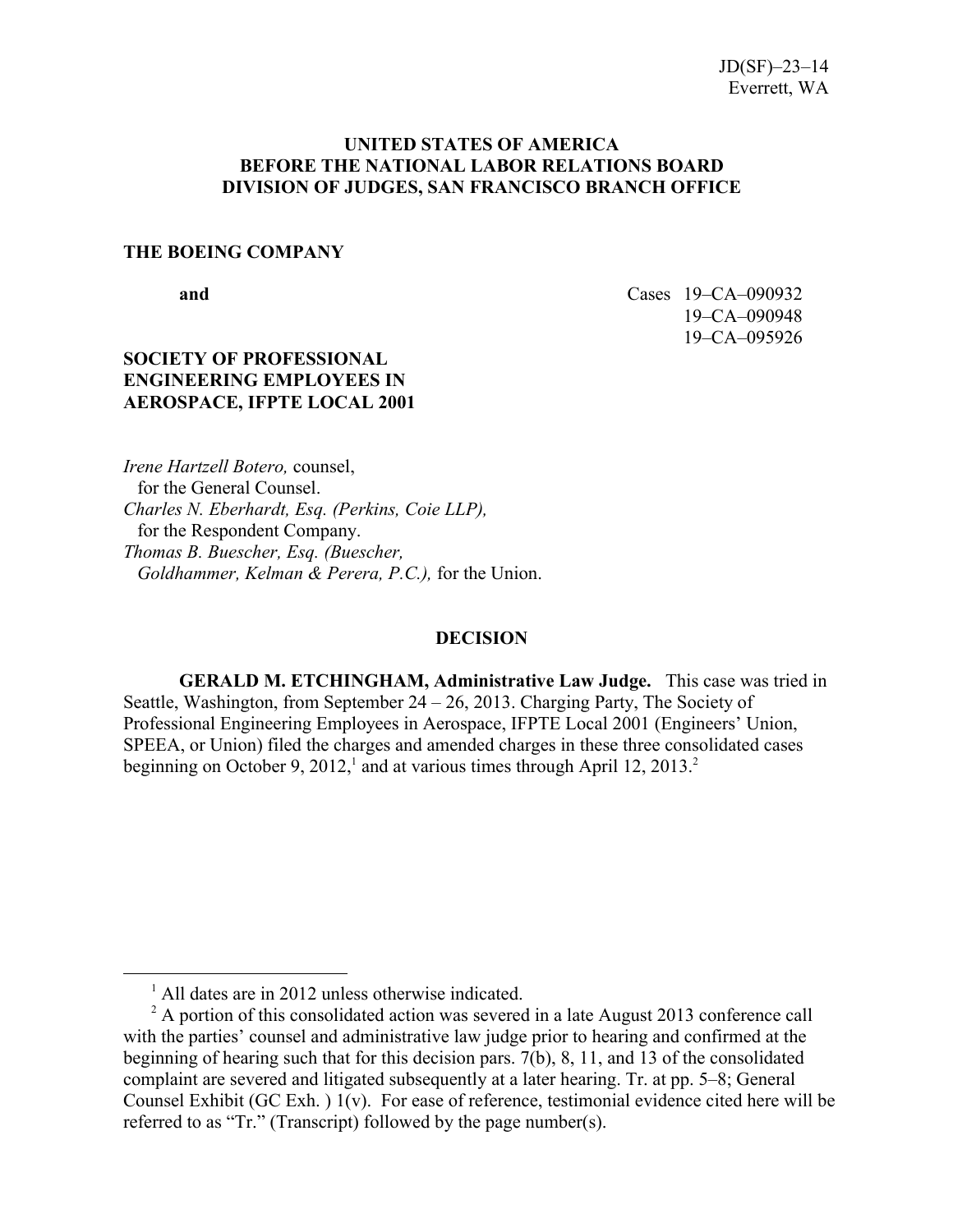The General Counsel issued the consolidated complaint and notice of hearing on April 29, 201[3](#page-1-0).<sup>3</sup>

5 The complaint alleges that Respondent, The Boeing Company (Respondent/Employer), violated Section 8(a)(1) of the National Labor Relations Act (NLRA/the Act) when on four separate dates it engaged in surveillance or created an impression of surveillance and photographed Engineers' Union employees during a Union march<sup>[4](#page-1-1)</sup> or while participating in protected concerted activities at Respondent's facilities in Everett and Renton, Washington, and

10 Portland, Oregon. The complaint also alleges that Respondent violated Section 8(a)(1) of the Act when it promulgated and maintained Procedure PRO 2783 (the Rule) which states that use of employees' personal camera-enabled devices "to capture images or video is prohibited without a valid business need and an approved Camera Permit that has been reviewed and approved by Security." Respondent denies that it has violated the Act in any way.

15

 $\overline{a}$ 

<span id="page-1-0"></span> $3$  Fn. 2, at p. 3 of Respondent's closing brief (R. Br.) refers to Respondent's earlier motion to dismiss based on allegations that the complaint in this case "was unauthorized and void" because the prior Acting General Counsel lacked authority to delegate the issuance of the complaint in this case to the Regional Director. I find no merit in the Respondent's contention that the Acting General Counsel lacked the authority to prosecute this case. The Acting General Counsel (AGC) was properly appointed under the Federal Vacancies Reform Act, 5 U.S.C. § 3345 and not pursuant to Sec. 3(d) of the Act. See *Muffley v. Massey Energy Co.*, 547 F.Supp. 2d 536, 542–543 (S.D.W.Va. 2008), affd. 570 F.3d 534 (4th Cir. 2009) (upholding authorization of a 10(j) injunction proceeding by Acting General Counsel designated pursuant to the Vacancies Act). See *The Ardit Co.*, 360 NLRB No. 15 (2013). In addition, the motion to dismiss was denied because at the time of hearing the AGC was still actively considering an appeal of the [8/13 D.Ct. Order]" As such, I find that the 8/13 D.Ct. Order is not final and currently has no relevance to this administrative adjudication of the complaint or the instant motion. Moreover, I further find that Respondent's argument that the Board lacks a constitutionally valid quorum is inapplicable to this case because this question about the Board's validity remains in litigation, and pending a definitive resolution, the Board is charged to fulfill its responsibilities under the Act. See *Bloomingdale's Inc*., 359 NLRB No. 113 (2013)(Board rejects same argument for the same reasons.). More importantly, as pointed out by the AGC, I further find that the AGC's authority to issue and prosecute a complaint is unaffected by any issue concerning the composition of the Board. See e.g. *NLRB v. Food Workers Union*, 484 U.S. 112, 126–128 (1987); *NLRB v. FLRA*, 613 F.3d 275, 278 (D.C. Cir. 2010)).

<span id="page-1-1"></span><sup>&</sup>lt;sup>4</sup> The terms solidarity walk(s) and mass march(es) are used interchangeably in this decision and mean the same thing. In this case, they are basically a group of Respondent employees belonging to the Engineers' Union who got together to walk and march through various areas on or near Respondent's facilities during contract negotiations for a new collective-bargaining agreement.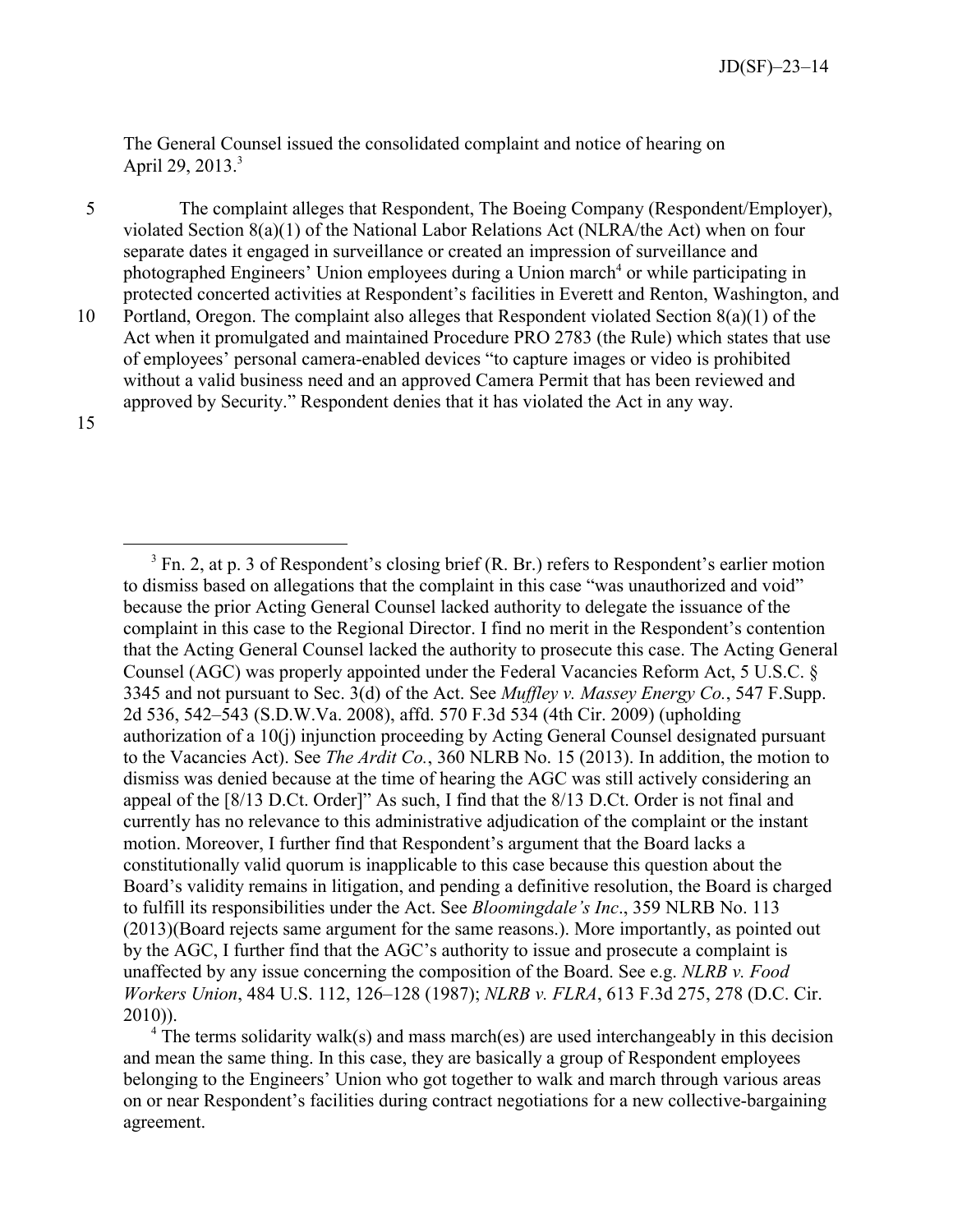On the entire record<sup>[5](#page-2-0)</sup>, including my observation of the demeanor of the witnesses, and after considering the posthearing briefs<sup>[6](#page-2-1)</sup> filed by the General Counsel, Respondent, and the Engineers' Union, I make the following

#### 5 **FINDINGS OF FACT**

#### I. JURISDICTION

The parties admit and I find that Respondent is a Delaware corporation with its 10 headquarters in Chicago, Illinois, who manufactures and produces military and commercial aircraft at various facilities throughout the United States, including Everett and Renton, Washington, and Portland, Oregon. The parties further admit and I further find that during the preceding 12 months of the relevant dates of the various charges in this case, Respondent derived gross revenues in excess of \$500,000 in conducting its business operations and during 15 the same time periods while also conducting its business operations, it both sold and shipped from, and purchased and received at, the facility goods valued in excess of \$50,000 directly to

and from points outside the State of Washington.

I further find and it is also admitted that Respondent is an employer engaged in 20 commerce within the meaning of Sections 2(2), (6), and (7) of the Act.

It is also admitted, and I so find, that the Engineers' Union is a labor organization within the meaning of Section 2(5) of the Act at all relevant times leading to this proceeding.

25

#### II. ALLEGED UNFAIR LABOR PRACTICES

# A. OVERVIEW OF RESPONDENT'S OPERATIONS AND FACILITIES IN THE PACIFIC NORTHWEST

30

#### 1. Respondent

 $\overline{a}$ 

Respondent operates a division of its company in the States of Washington and Oregon known as the Commercial Airplanes Division (CAD) which designs and builds airplanes for 35 the commercial passenger and freight market and produces military derivatives of commercial aircraft for the U.S. Government. This case involves Respondent's CAD operations at its facilities in Everett and Renton, Washington and Portland, Oregon where Respondent primarily performs commercial airplane work, but it also performs military systems and aircraft work,

<span id="page-2-0"></span> $<sup>5</sup>$  I hereby correct the transcript as follows: Tr. 608, line 16: "I will offer it as substantive evidence"</sup> should be "I will not offer it as substantive evidence."; Tr. 659, line 9: "March" should be "march"; Tr. 661, line 17: "formed" should be "informed."

<span id="page-2-1"></span><sup>6</sup> Documentary evidence is referred to either as "GC Exh." for a General Counsel exhibit, or "R Exh." for a Respondent exhibit. References to post-trial briefs shall be either "GC Br.", "R Br.", or "CP Br." followed by the page numbers. Citing to specific evidence in the record is for emphasis and there may be additional evidence in the record that supports a finding of fact or conclusion of law.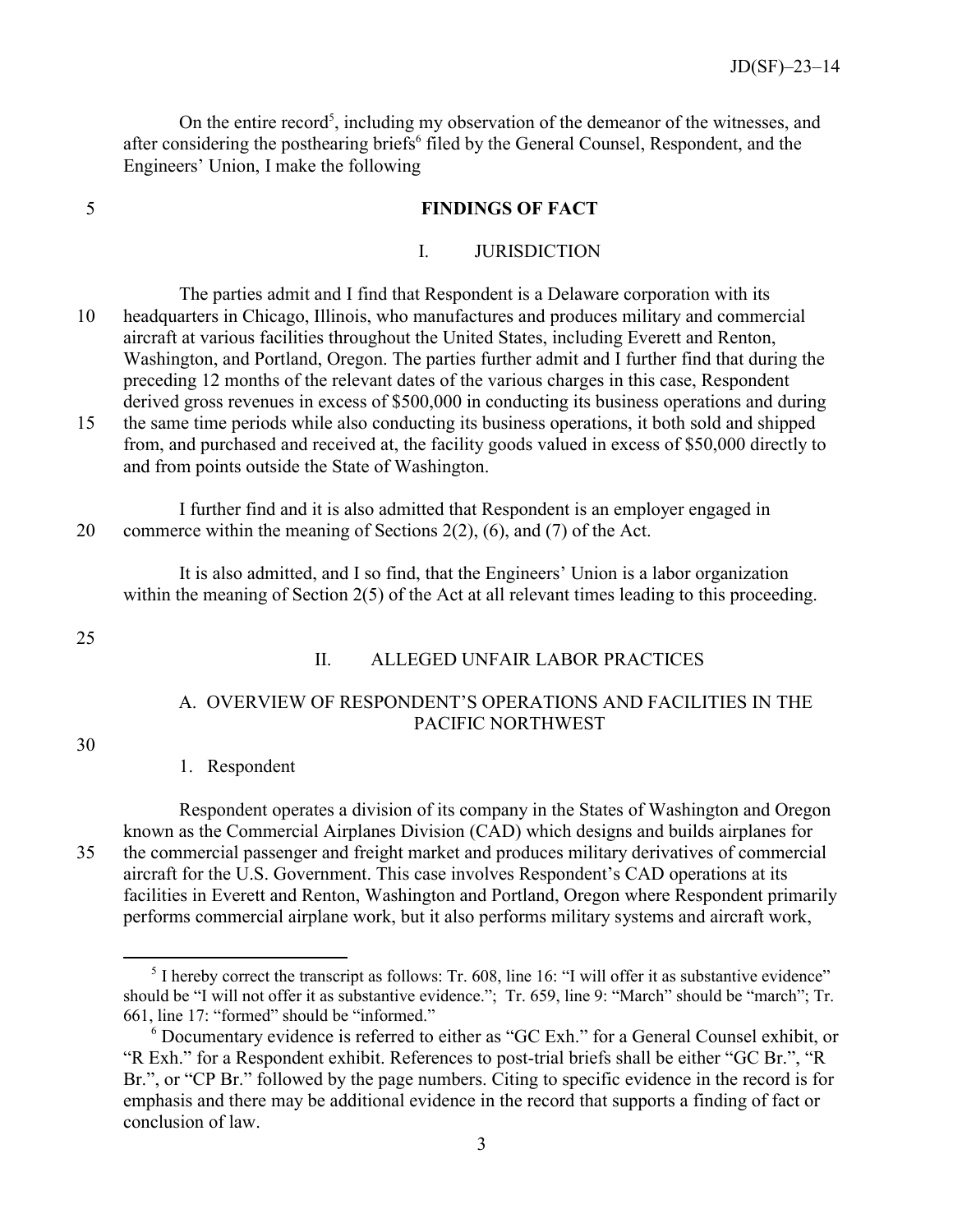including some classified work which is conducted in marked areas or behind closed doors that require further security clearance not involved in this case.

# 5 2. Two separate Unions - Engineers' Union and Machinists' Union

The Engineers' Union represents salaried professional (engineering) and technical employees in Washington and Oregon. These units comprise approximately 24,000 Respondent employees, most of who work in the Puget Sound region in Washington, with the highest 10 concentration at the Everett facility. Approximately 200 of Engineers' Union's members work at Respondent's Portland facility.

Respondent and Engineers' Union have a long and stable collective-bargaining history dating back to 1946 for the professional unit and 1972 for the technical unit. In the fall of 2012, 15 the parties were negotiating successor labor contracts which were signed in the first half of 2013, retroactive to October 2012. Many of the Engineers' Union employees at Respondent are white collar workers with extensive secondary education who work primarily in office environments away from the factory and production floor though many of them walk the factory floor to and from their jobs. Prior to August 2012, the Engineer's Union had not 20 engaged in any marches inside Respondent's facilities during contract negotiations.

Respondent's other larger union, the International Association of Machinists (the Machinists' Union) comprise the vast majority of Respondent's hourly-wage employees in the factory and production floor areas in Washington and Oregon and they perform blue collar 25 production and maintenance work, including machining, assembly, tooling, material support, and parts movement, including forklift and crane operation. Unlike the Engineer's Union, for many years prior to 2012, the Mechanic's Union held lunchtime marches with staggered lunches. (Tr. 40–41, 53, 57.) Respondent admits to never trying to stop the Machinist marches. (Tr. 708.)

30

As a result of these Machinists' Union marches, Respondent created a document in 2008 which it used to train its managers and security guards regarding procedures to follow during workplace marches (the March Rule). (Tr. 34–35, 60; GC Exh. 27.) This included security guards providing bicycle or patrol car escorts to Machinists' marchers over the years 35 before 2012 at the front and back of each march.<sup>[7](#page-3-0)</sup> The lead guard would stop vehicles and forklifts and clear transportation aisles along the march route, and the guard in the back of the march would prevent vehicles from approaching or passing the marchers from behind. The Machinists' Union never questioned or objected to Respondent's developed its own practices or rules for Machinists' Union marches.

40

<span id="page-3-0"></span> $\overline{a}$ 

Respondent's security personnel also prepare and file written Uniformed Security Incident Reports (USIR's) when they respond to various incidents on Respondent property that affect people, buildings, equipment, safety, or accidents. These reports evolved over time as

<sup>7</sup> The Machinists' Union did not conduct mass marches in 2012. R. Br. at 9.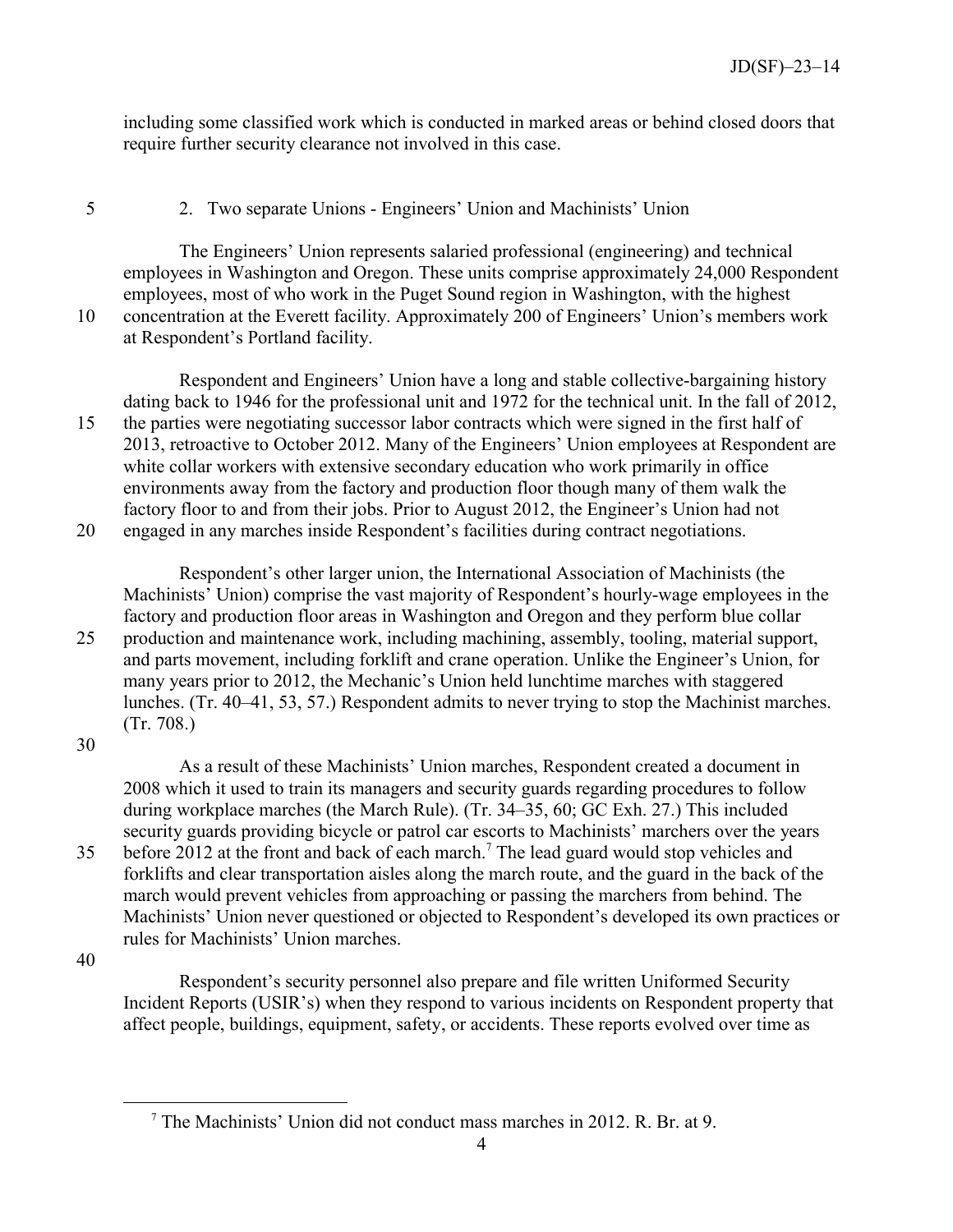they also summarize pertinent details of the incident and began to include photographs taken of individuals, equipment, or property related to the incident.<sup>[8](#page-4-0)</sup>

- No violence, rioting or safety issues were recorded nor did security record any incidents 5 of Machinists' Union employees disrupting production during a march. (Tr. 61–62.) What further evolved from the Machinists' marches and the March Rule was that the security guards routinely completed and filed USIR's documenting the time, location, march participants, route, and any notable interactions of each Machinist march. In addition, Respondent's security guards' practice during the Machinists' marches was to provide an escort in the front 10 and rear of the march and to stop vehicular traffic along the route. (Tr. 442, 501.) No evidence
- was presented that the Machinists' Union ever objected to the taking of photos by Respondent's security personnel documenting the Machinists' marches.
	- 3. Respondent's secured facilities

15

 $\overline{a}$ 

Access to Respondent's facilities is controlled through fences and security guards and authorized personnel use security badges to gain access to various parts of the facilities through pedestrian gates. Once access is gained to the general factory areas, additional stricter levels of security are required to gain further access within the facilities to classified areas designated by 20 additional locked doors or cordoned-off areas marked as top secret or containing classified information.<sup>[9](#page-4-1)</sup>

In addition to personnel, vehicles must also pass through gates staffed at Respondent's facilities by uniformed security guards. More than protecting personnel and property by 25 staffing perimeter gates, Respondent's security guards also support special events, perform traffic control, enforce vehicle and pedestrian safety rules, respond to incidents and medical emergencies, perform first aid, supply security escorts, and help employees with car unlocks, jumpstarting dead batteries, and computer cable unlocks.

30 At Respondent's factories, a constant stream of truck, forklift, and other vehicle and equipment traffic inside and around these large factory buildings throughout the workday sometimes puts employees at risk. Respondent has developed and published various specialized safety rules to address dangers unique to the factory environment, including rules for pedestrian walkways, transportation aisles, interactions between pedestrians and vehicles inside the 35 factory, overhead-door safety, over-head crane safety, and eye safety. Respondent's employees do not always follow these safety rules yet in this case no evidence was presented that any Engineers' Union employee was cited or disciplined by Respondent for any alleged safety violation during the last half of 2012.

<span id="page-4-0"></span><sup>&</sup>lt;sup>8</sup> This is in contrast to Respondent's earlier instructions to its security personnel not to photograph or record "peaceful" picketing. See GC Exh. 31 at 4. The Machinists' marches also resulted in further instruction that Respondent's security personnel photograph and document "behavior which is disruptive or unsafe." Id.

<span id="page-4-1"></span><sup>&</sup>lt;sup>9</sup> None of the facts in this case involve allegations that any Engineers' Union members tried to march or gain access to top secret or classified areas at Respondent's facilities anytime in late 2012.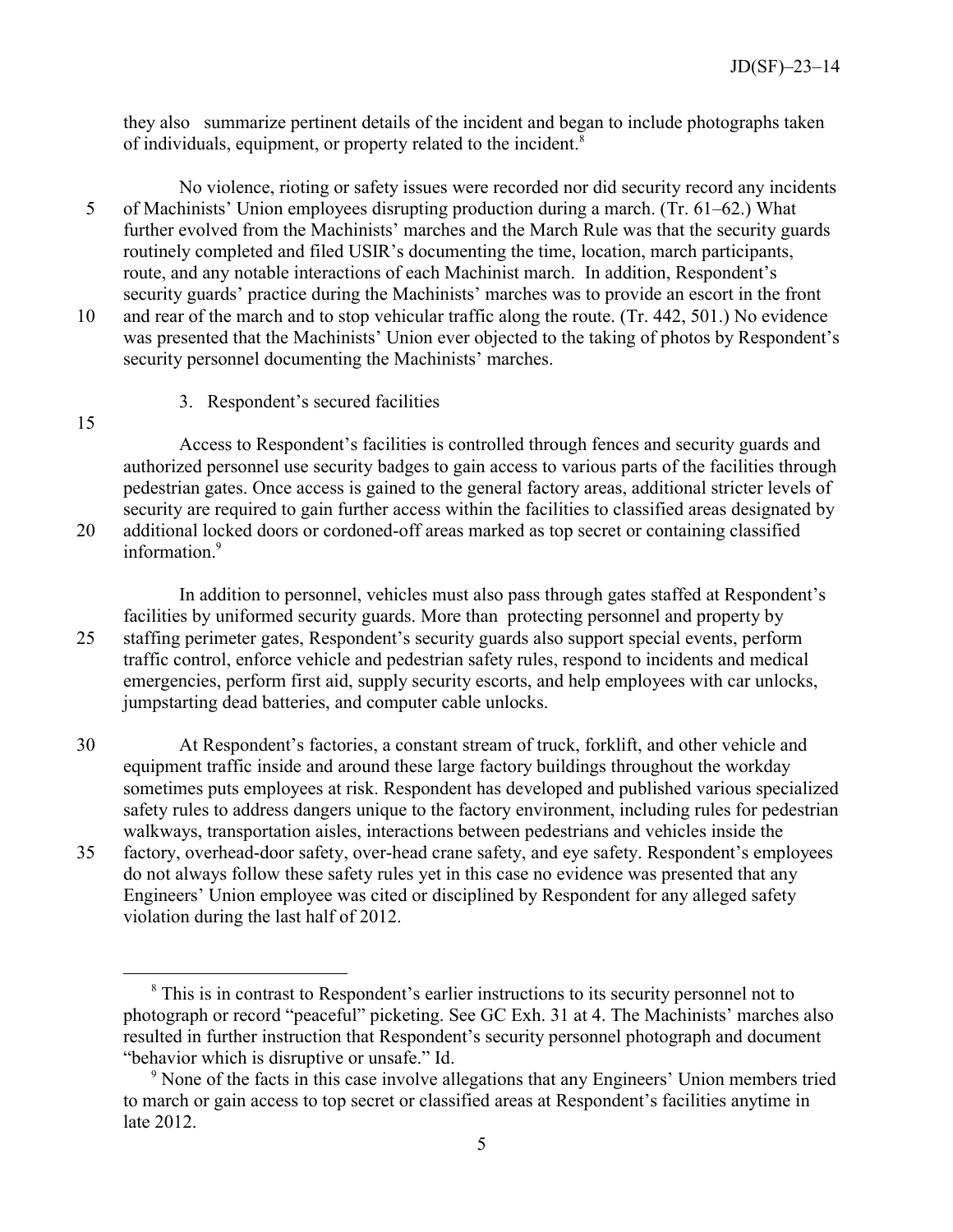### B. RESPONDENT'S CHALLENGED RULES

## 1. The revised March Rule

5 In late summer, early fall 2012, Engineers' Union employees began to wear red union shirts on Wednesdays and engage in peaceful solidarity walks or marches in and around Respondent's facilities in Everett and Renton, Washington, and Portland, Oregon, to show their support for the Union during contract negotiations. Prior to late summer 2012, there had been no marches at Respondent's facilities by the Engineers' Union. (Tr. 36, 56, 664.) The decision 10 to photograph was made by Respondent before any of the Engineers' Union marches in the fall of 2012. (Tr. 35–36; GC Exh. 27.)<sup>[10](#page-5-0)</sup>

Respondent updated the March Rule in August 2012 and presented it to its managers and security guards in September for training in connection with the Engineers' Union contract 15 negotiations taking place at that time. (Tr. 35–36,469, 479, 536; GC Exhs. 27, 31 and 32.) Respondent's express instructions to its security guards before the Engineers' Union marches took place was to "[o]penly communicate with picketing employees when a safety hazard

- exists." GC Exh. 32 at 4.) The 2008 security officer etiquette training, however, instructed security guards *not* to record peaceful picket line conduct. (GC Exh. 31.) Respondent's 20 directive to its guards *not* to record peaceful picket line conduct was removed from the security officer etiquette training document by September 2012 and the Engineers' Union marches. (GC Exh. 32.)
- Also as of August 2012, Respondent's managers were required by the March Rule to 25 notify security immediately for videotape support if a workplace march occurred. (GC Exh. 27 at 4.) The March Rule also requires managers to notify employees of the potential for corrective action and pay impact for unacceptable conduct during mass marches. (GC Exh. 27 at 5.) Respondent completed USIR's and photographed and videotaped the Engineers' Union members during these walks in the Everett factory facility on September 19 and December 12, 30 at the Portland 85–001 Building on October 3, and outside the Renton plant near the D-9 gate
- on September 26, 2012 as referred to below in more detail. (Tr. 45–48, 51, 453, 529–530, and 663; GC Exhs. 24, 25, 29(b), 30, 33–35.)
- The lunchtime walks were peaceful and no Engineers' Union member was disciplined 35 for their conduct during any of these four walks. (Tr. 470, 718, and 721; GC Exh. 29(b); GC Exh. 33.) Respondent's admitted custom and practice is not to discipline any groups of employees or march participants who may violate safety rules during marches such as failing to wear safety glasses in the factory or walking briefly outside the pedestrian walkway. (Tr. 527– 528, 722.)

40

 $\overline{a}$ 

(a) The Everett, WA facility

<span id="page-5-0"></span> $10$  Respondent's security guards' training provides that if a march occurs management is supposed to notify security "immediately for video-tape support . . . ." GC Exh. 27 at 4. This training was created in 2008 in anticipation of Machinists' Union marches. Tr. 40.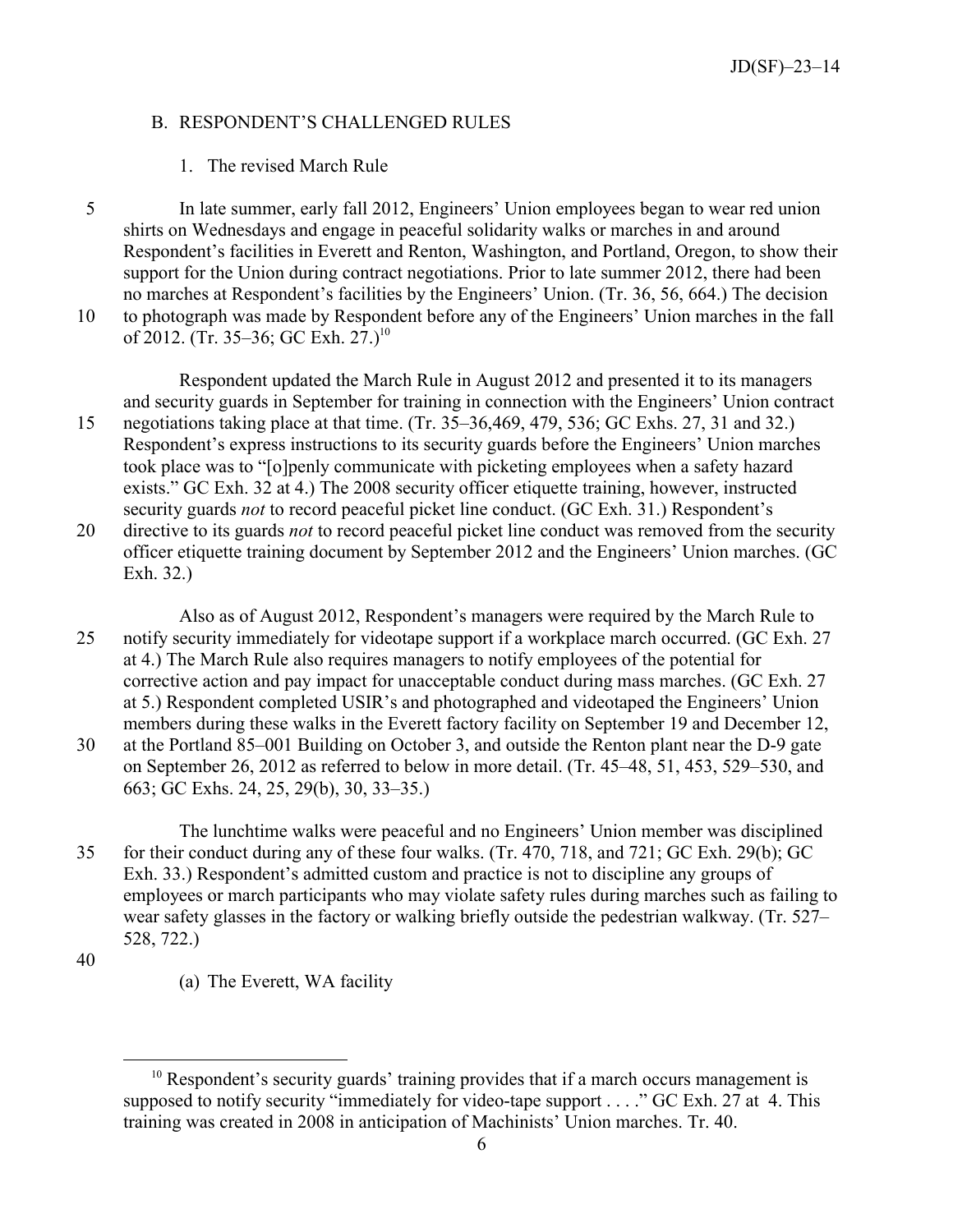Respondent's Everett facility is where the Engineers' Union conducted its September 19 and December 12 lunchtime red-shirt walks. The walks took place on the factory floor where there are no classified areas. (Tr. 73–74, 93, 151–153, 430–431, 437–438: GC Exhs. 2– 3.)

5

The Everett factory building is one of the largest enclosed buildings in the world estimated to measure six football fields in total volume. (Tr. 216, 218.) It is approximately six or seven stories high with offices above the factory floor at certain locations. (Tr. 74, 216.) The factory building houses the main manufacturing areas for Respondent's airplane models 747, 10  $767$ , 777, and 787. (Tr. 567; GC Exh. 3.<sup>[11](#page-6-0)</sup>) Production of the airplanes moves from north to south, with all but the 767 model moving out of the south bay doors on completion. (Tr. 568.)

Approximately 42,000 employees worked at the Everett facility in 2012 and of these, about 19,500 were Machinists' employees and about 12,000 were Engineers' Union employees.

15 (Tr. 703, 715.) Engineers' Union members worked on the factory floor in cubicles with Machinists, in closed offices and elsewhere and approximately 1,800 Engineers' Union members working in the entire factory building on three shifts with 1,200 of them on first shift. (Tr. 200, 716.) Of the 1,800 Engineers Union members working in the factory building, at least 300 worked directly on the factory floor in cubicles and 200 of those worked the first shift. (Tr. 20 92, 127, 633–634, 704.) Approximately 150-300 Engineers' Union members walked at lunch

on September 19 and December 12, 2012.

A main transportation aisle, which is referred to by employees as "main street" runs east to west through the factory building. (GC Exh. 3.) Forklifts and other vehicles use the 25 transportation aisles to move equipment and parts around the factory. Forklift traffic is intermittent and employees are trained to be aware of this traffic as they move around the factory. (Tr. 203.) A pedestrian aisle parallels the main aisle on the north side. (Tr. 105, 207– 208; GC Exh. 3.) Another major transportation aisle paralleled by a pedestrian aisle on the west side runs north to south in the 40–25 factory building through the model 777 final assembly

30 line. (Tr. 217–218; GC Exh. 3. ) There are a number of pedestrian aisles running throughout the factory that are stand-alone aisles which do not parallel transportation aisles and there are pedestrian tunnels running under the factory floor for employees to use though they do not always connect with each other. (Tr. 188, 201, 216, 218.) There are crosswalks at most intersections throughout the factory with accompanying stop signs for both pedestrians and 35 vehicles. (Tr. 296; GC Exh. 3.)

All Respondent employees whose jobs take them to the factory floor are required to take an annual safety course on factory operations. (Tr. 236.) The course instructs employees regarding the guidelines to follow in the event of an overhead crane move—to stop, look up, to 40 watch and to stay out of the area of the crane envelope, and, if possible, to stand under a

<span id="page-6-0"></span>

 $\overline{a}$ 

 $11$  GC Exh. 3 is a to-scale schematic of the Everett facility, which shows the different airplane production lines and major transportation corridors. It also shows the alpha-numeric column grid used to identify locations and features within the factory. Columns on the eastwest axis are identified by letters from A (at the west extreme) to R (at the east extreme) of the 40–26 building. Columns on the north-south axis are identified by numerals from 1 (at the south wall) to 17 (to the north).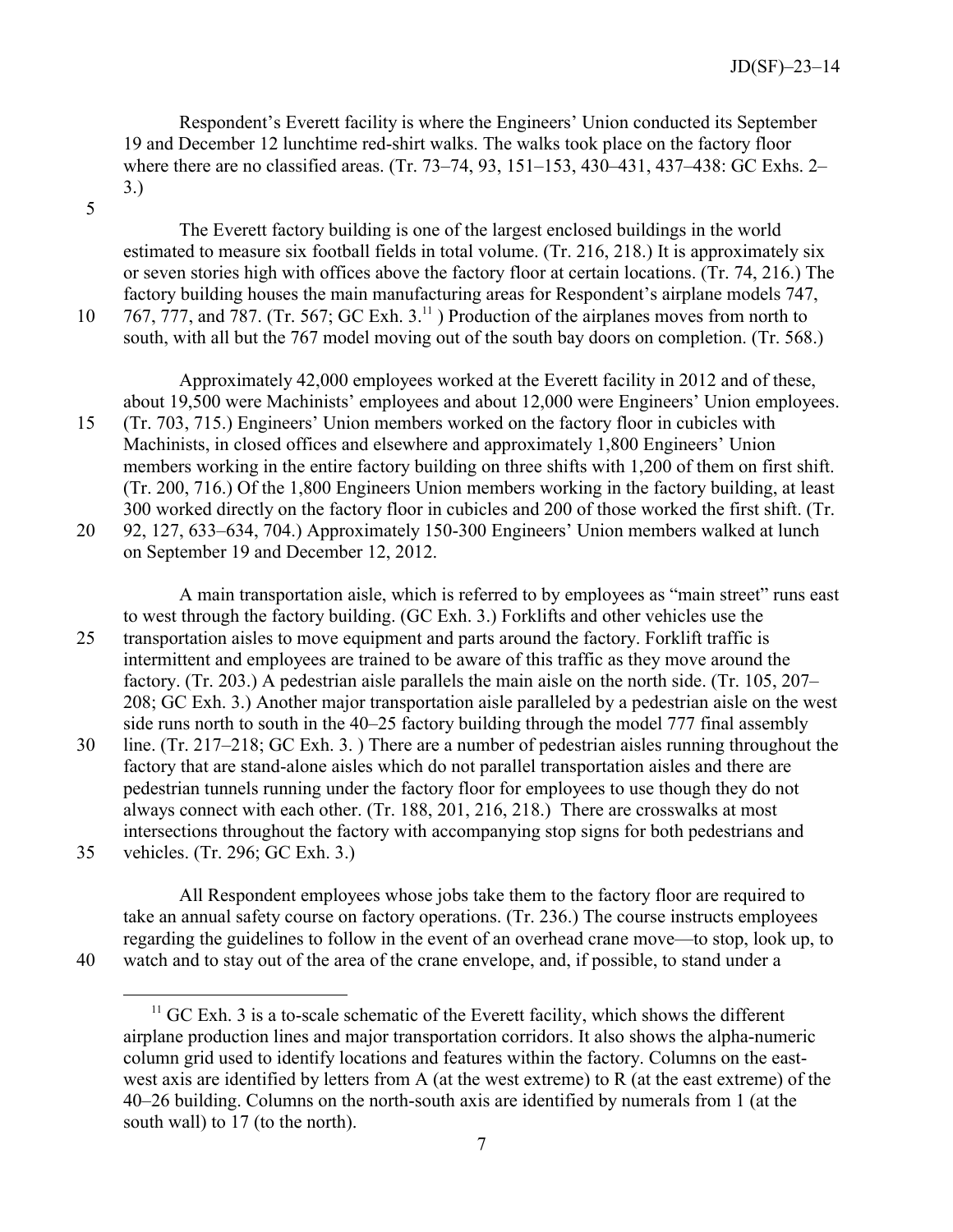structure. (Tr. 236, 297.) During crane moves, large signs measuring 8–10 feet long and about 4 feet high are moved by the crane crew near the crane move area to alert employees that there is an impending move. (Tr. 156, 297–298; GC Exh. 22.) The crane crew wears orange and white helmets and gathers and arranges the crane in position, the crane operator sounds the crane

- 5 horn, cords are lowered down from the crane, the crane horn usually goes off again and indicator lights start flashing. (Tr. 237.) Employees are not notified in advance that there is going to be a crane move, and they simply follow the training they have received when encountering workers about to begin to move and operate the crane. (Tr. 238–239.)
- 10 Employees and managers, however, frequently walk in the transportation aisles of the factory building and not the adjacent pedestrian lane during shift changes which occur approximately three times per day, during break times, during emergency evacuations, when parts or equipment block the pedestrian lanes, and when employees are cutting across the factory taking the shortest route between two points. (Tr. 130, 137–139, 188, 241242, 246–247,

15 641; GC Exhs. 1719.) There are often hundreds of employees in the transportation lane during shift breaks and changes. (Tr. 243.) Employees have not observed security guards taking photos of workers in the transportation aisles under these circumstances. (Tr. 189, 302–3-03.)

Non-material handling pedestrians are often in the apron area outside the factory 20 building. (Tr. 174.) It is the normal custom and practice for employees at Respondent to regularly walk through large overhead bay doors in the factory as well as overhead doors inserted within the bay doors, despite guidelines advising employees not to do so. (Tr. 172– 173, 175, 244, 254–255.) Respondent does not discipline employees for disregarding this safety guideline. (Tr. 256, 473–474.) Nonetheless, the overhead doors have a switch that pedestrians 25 can flip to keep the doors locked open. (Tr. 623, 644–645.) Security guards do not normally take photos of employees walking through overhead doors, or of employees who are walking through the factory without their safety glasses on, or generally at any other time other than during Engineers' Union member marches or walks. (Tr. 176, 240, 246, 291.)

## 30 (i) The September 19 Engineers' Union March at the Everett Plant

On September 19, approximately 150–300 Engineers' Union employees gathered for approximately 10 minutes near the in-house Tully's Coffee Shop (Tully's) location within the factory building during their lunch hour around 11 a.m. for their first Everett march wearing 35 their red Union shirts and carrying various signs which read, "No nerds No birds," "We delivered," "We're Boeing," "Not my pension," and "I'm voting No." (Tr. 73, 78–79, 105, 119–120, 124, 183, 187, 214; GC Exh. 4, GC Exh. 5.)

The described purpose of this red-shirt walk was to march around the factory to show 40 solidarity among Engineers' Union members during their contract negotiations with the Respondent. (Tr. 72–73, 118, 183, 213–214.) Engineers' Union employee Suzanne Kamiya recognized the walk participants as mostly comprised of those working in the factory building. (Tr. 95, 200.) The employees were chatting with each other and chanting slogans, such as "I'm voting No." (Tr. 79, 151.)

45

Respondent was advised of the march prior to its occurrence and had dispatched guards Jeffery J. Catalini (Catalini) and Dave Lopez (Lopez) for bike patrol duty along the walk. (Tr.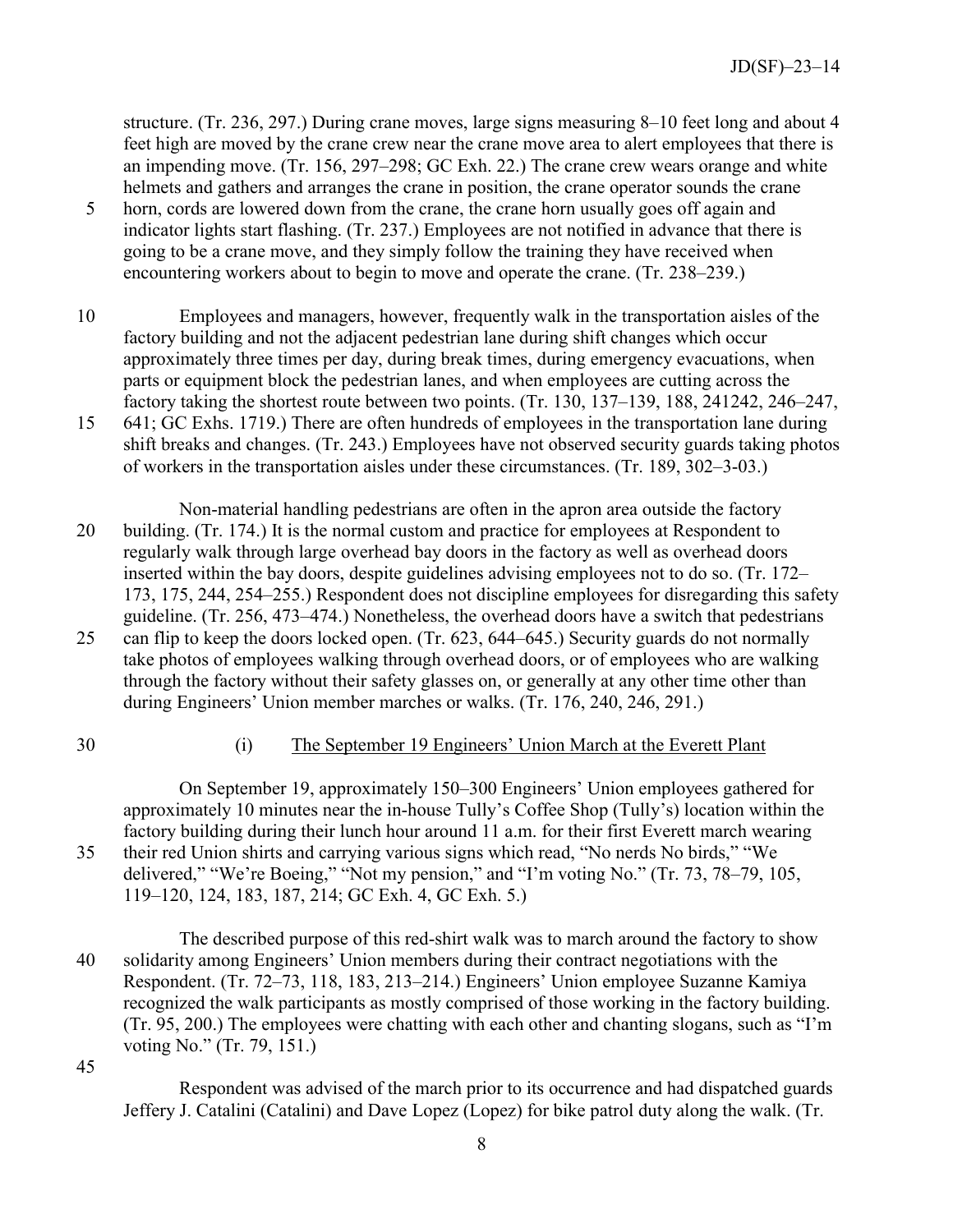503.) Security guard Kelly Hess (Hess), Catalini's and Lopez' supervisor, was also present during the walk. (Tr., 282, 445, 483.) These guards photographed Engineers' Union members who were gathering mainly along the pedestrian aisles and crosswalks located at the intersection closest to the Tully's. (Tr. 79-80, 107, 234–235, 482; GC Exh. 3.) As per the 5 guards, the purpose of their photographing the walk was to show the scope of the crowd size for the first Engineers' Union walk at the facility. (Tr. 451, 473.) Catalini testified that before the September 19 march he and Lopez were instructed by Hess to "[d]ocument the scope and size of the crowd, any intimidating factors." (Tr. 480, 538.) These guards did not speak with or say anything to the employees at the time other than to ask them what their planned route was.

10 (Tr. 235, 470.)

While gathered at Tully's, workers not participating in the walk were able to navigate down the transportation aisles riding tricycles with cargo boxes. (Tr. 494; GC Exh. 29(b), photo 1.) If vehicles could not get through the Tully's intersection, it was because security guards 15 prevented them from passing. (Tr. 492.) After gathering for approximately 10–15 minutes by

the Tully's, employees walked south down the H transportation aisle, using the pedestrian walkway that paralleled it as much as possible. (Tr. 81–82, 106, 108, 110, 262; GC Exh. 3.)

The employees in the red-shirt walk then continued out of the factory building onto the 20 apron, moved east on the apron, re-entered the factory at the 40–25 building, proceeded north on the pedestrian aisle located in the middle of the 777 final assembly line, up to the main transportation aisle, and turned west on the pedestrian aisle paralleling the main transportation aisle back to Tully's. (Tr. 85–86, 91, 110, 185; GC Exh. 3; GC Exh. 29(b).)

25 Engineers' Union members Suzanne Kamiya and Scott Steffen convincingly testified that as walkers left Tully's and began the walk, a security guard photographed the marchers while on a bicycle from about 20-50 feet away, blocked their path and continued to take photos of the walkers as they approached him, forcing them to walk around him on their way down the H aisle. (Tr. 83–84, 109; GC Exh. 3.) Guard Catalini, who was on a bicycle during the march, 30 admitted he took photographs of walk participants when they entered the 40–24 production area. Photo 7 of GC Exh. 29(b), taken by Catalini, documents the scene as testified by Kamiya, Steffen, and Catalini. (Tr. 451, 472; GC Exh. 29(b).)

Engineers' Union employee Scott Peters observed a guard on a bicycle photographing 35 employees while they were out on the apron for a few minutes. (Tr. 187, 469.) Peters credibly noted that he had never previously seen a Respondent guard take photos of employees during the course of his 23-year employment with Respondent. (Tr. 178, 191.) Catalini admitted taking photographs of employees who had gathered on the apron for a couple of minutes until the full group came out of the building and headed east and testified that he took photos on

- 40 September 19 "just to show the scope of the crowd size for the first SPEEA march that we encountered." (Tr. 451, 468, 473.) Catalini's September 19 USIR corroborates employee testimony regarding photographs taken by security guards of the walkers at various points along the route. (Tr. 452–453; GC Exh. 29(b).) Security guards did not instruct the walkers to stay in the pedestrian lanes nor did they direct any of the walkers to or out of a particular area.
- 45 (Tr. 247, 474.) In addition, guards testified it was not their role to direct or interact with the walkers; rather, their role was to provide an escort in the front and the rear of the walk, and to document the walk with photography. (Tr. 447, 474.)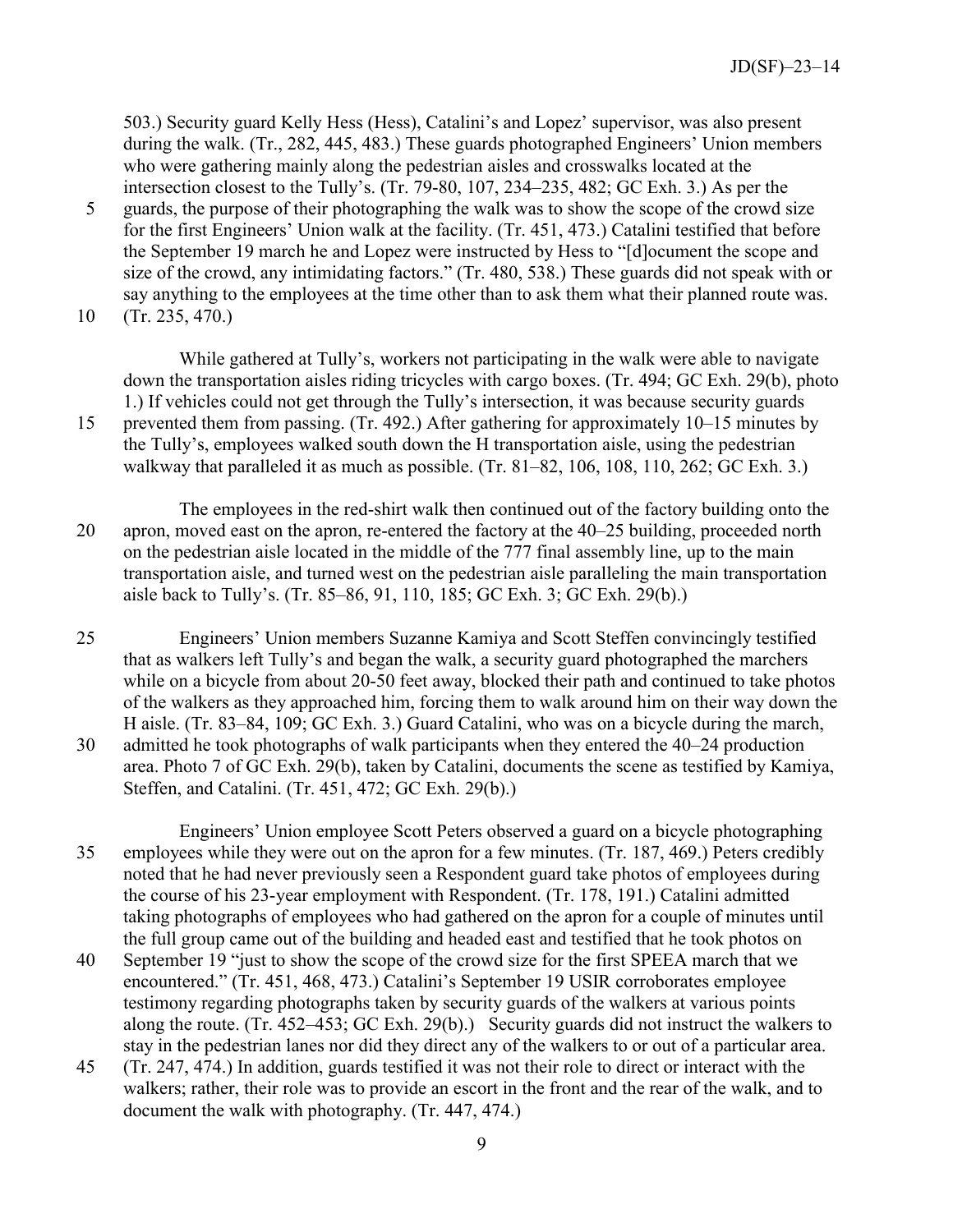The Engineers' Union members testifying at hearing believably expressed that as a group it was not their intent as marchers to block pedestrian or vehicular traffic or to shut down work being performed by the Machinists' Union members or others during the walk. (Tr. 82,

5 145–146, 189–190.) The Respondent's guards, and not the Engineers' Union members, temporarily stopped vehicular traffic to allow the marchers to proceed along their route. (82, 85, 145–147, 176, 190–191, 262, 462, 465, 545, 553.) While Guard Lopez estimated that the September 19 walk took approximately 15–25 minutes to complete, generally the estimate by employees was that the walk took from 40–45 minutes to complete and was conducted 10 primarily during the Engineers' Union members' lunch period. (Tr. 83, 86, 114, 187, 540.)

The march did not materially impact or slowdown work being performed at the factory, production which occurs generally nonstop 24 hours a day, 5 days a week at Respondent. (87, 111–112, 123, 151, 577–578, 642, 648.) Any chanting or other noisemaking engaged in by the

15 marchers blended in or was drowned out by the usual loud factory noise made by non-march workers in the normal course of their workday from operating forklifts, rivet guns, scissor lifts, welding guns, and cranes. (88–89, 151, 477.) The single witness testimony to the contrary is rejected as outweighed by more credible testimony denying the use of air horns and by the fact that Guard Catalini's USIR did not indicate that air horns were used by the marchers, the path 20 taken by the marchers did not pass by any marked restricted areas, and the USIR itself provides that "the rally was conducted without incident" and that "[n]o derogatory signs or chants were seen or heard." (Tr. 153, 164, 711; GC Exh. 29(b).) While the photos taken by Catalini were not of individual marchers, the faces of various marchers in most of the photos are clear enough to identify individual SPEAA employee marchers. (GC Exh. 29(b).)

25

## (ii) The December 12 Engineers' Union March at the Everett Plant

Like its earlier September march, the Engineers' Union conducted a December 12 redshirt walk that started and ended at the Tully's in the Everett factory building during the union 30 members' lunchbreak and took approximately 40 minutes to complete.<sup>[12](#page-9-0)</sup> (Tr. 218–219.) Also as before, approximately 150–250 Engineers' Union members participated in the march to show solidarity during contract negotiations with Respondent. (Tr. 214–215, 219, 282, 284; GC Exh. 34.) The Engineers' Union did not instruct its members to disrupt factory work during the march. (Tr. 241.)

35

The march began at approximately 11 a.m. at the Tully's location and security guards Hess and Lopez were dispatched to control traffic for the march after a guard reported employees wearing red Engineers' Union shirts gathering in the factory at Tully's. (Tr. 222, 283, 504.) Guard Lopez prepared a USIR for the march and attached to the report photographs 40 taken by guards of the marchers at various points along the way. (Tr. 514; GC Exh. 34.)

 $\overline{a}$ 

Similar to the September march, employees held posters during the march that said. "No Nerds No Birds," "We Don't Need Corporate Greed," "We Delivered, Will Boeing," and "Respect be it to the Max," and chanted slogans throughout various points along the route. (Tr.

<span id="page-9-0"></span> $12$  Guard Lopez estimated that the December 12 march took approximately 15 minutes to complete. Tr. 540.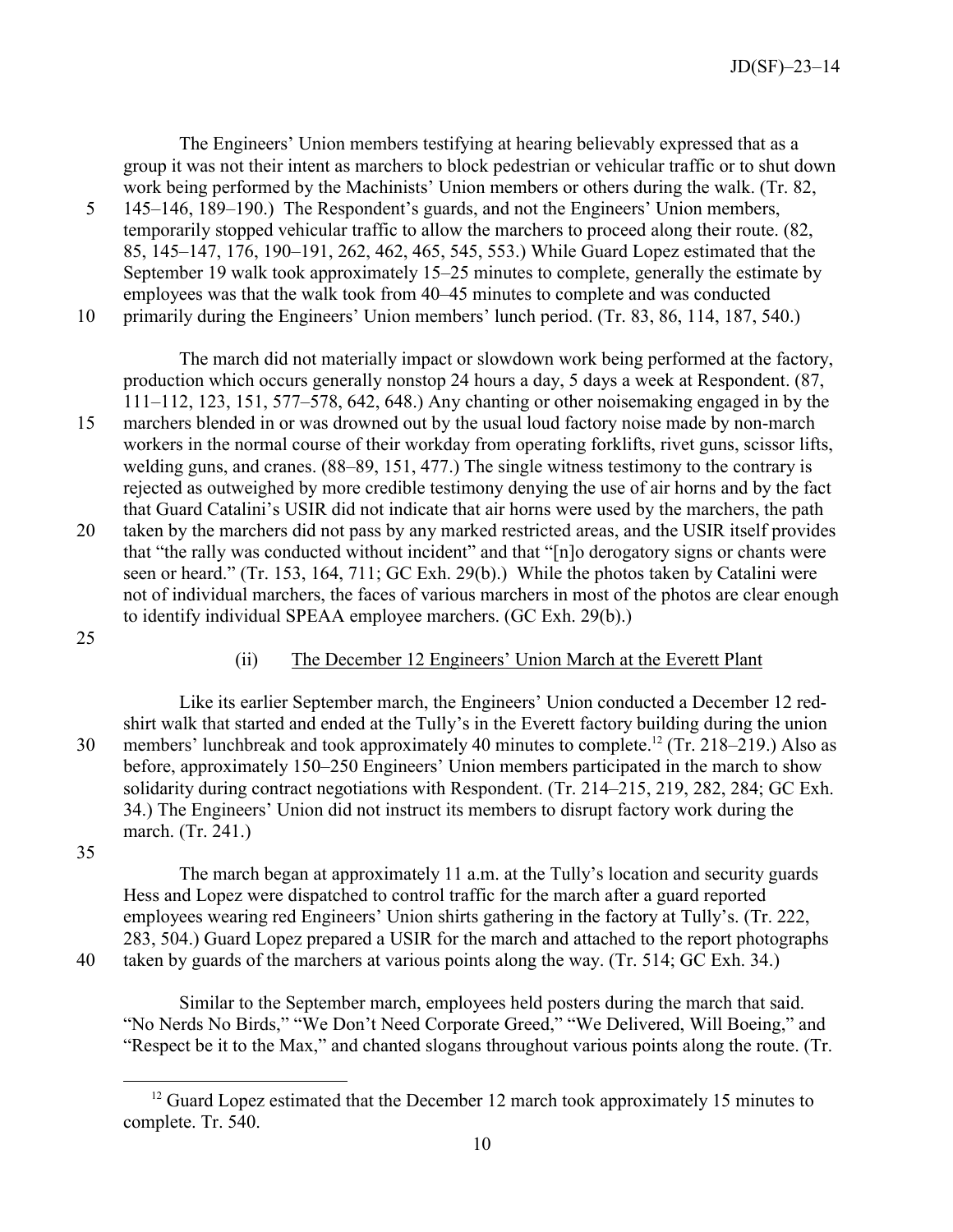219, 229.) Slogans were chanted repeating the various posters messages and the spelling of the members' union "S-P-E-E-A." (Tr. 220.) As before, any chanting or other noisemaking engaged in by the marchers blended in or was drowned out by the usual loud factory noise made by non-march workers in the normal course of their workday from operating forklifts,

5 robotic machines, rivet guns, general banging or hammering, scissor lifts, welding guns, and cranes. (Tr. 221, 291–292.)

At the start of the march, a vehicle stopped for the marchers as they were heading west along the pedestrian aisle adjacent to the transportation lane. (Tr. 293, 308.) The vehicle waited 10 no more than a minute or two for the remaining 75 marchers to pass before passing though. (Tr. 293.) On two other occasions, vehicles moved adjacent to the marchers who were in pedestrian aisles and throughout the march, employees made an effort to stay in the pedestrian walkways and out of the transportation aisles during the march. (Tr. 250, 254, 294, 511, 521: GC Exh. 3; GC Exh. 34.) On one other occasion, marchers encountered a truck at the end of the 40-21 15 building and waited for the truck to pass on before they crossed over the transportation aisle.

The marchers moved west down the main transportation aisle, headed south halfway down the transportation aisle located in the middle of the 40–21 building, and followed the 20 pedestrian paths heading eastbound through the 40–22, 40–23, 40–24, and 40–25 buildings. They next intersected the transportation aisle in the 40-25 building, headed south along that lane until intersecting another pedestrian aisle, and turned east until arriving at the building 40- 26 bay. At that point, they headed northward in the pedestrian aisle of the same 40-26 building until it intersected with the main transportation aisle, crossed over that aisle and then headed 25 west along the pedestrian pathway back to the Tully's. (Tr. 222–223, 230, 250–252, 285; GC Exh. 3; GC Exh. 34.)

Marchers followed the pedestrian aisle which was located between two aircraft in positions one and two when employees entered the 777 area of the factory in the 40–25 30 building. (Tr. 618; GC Exh. 3; R. Exh. 5.) Machinists performing prep work for functional tests up around the vertical stabilizer paused for approximately 10–25 minutes to continue their work while the marchers completely passed by. (Tr. 619, 642, 647–648.) Jason Clark (Clark), Respondent's director of manufacturing and operations of the 777 airplane, opined that this brief pause in work and even a 20 minute pause in work did not delay the delivery date of any 35 of the aircraft. (Tr. 563, 605, 642.) In addition, no crane moves were noted by the marchers along the route used on December 12. (Tr. 237, 300.)

Engineers' Union member Sandra Hastings (Hastings) witnessed a Respondent security guard taking photos of the marchers with what appeared to her to be a cell phone when the 40 marchers were walking east between building 40–24 and building 40–25 through rows J, K, and L. (Tr. 290; GC Exh. 3.) At that same time, marchers were walking and chanting but they were not blocking vehicular or pedestrian traffic nor were they interfering with any work going on at the factory. (Tr. 290, 292.)

45 Because there was no crosswalk across the transportation aisle, marchers looked both ways and crossed over the main transportation aisle to get to the pedestrian path located along the north side of the main transportation aisle when marchers first arrived at the end of the

<sup>(</sup>Tr. 295; GC Exh. 3.)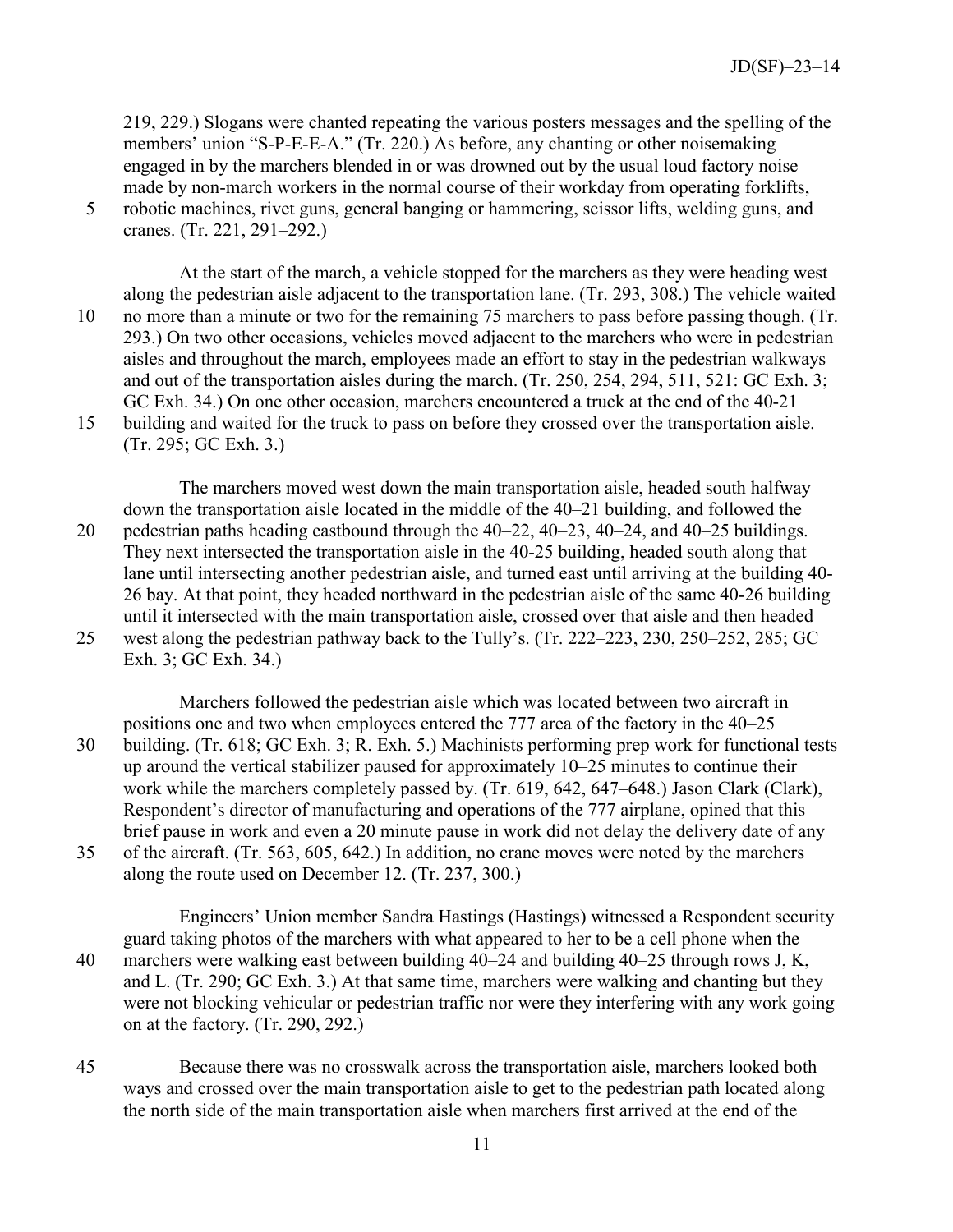pedestrian aisle as they headed north along the 40-26 building. (Tr. 223-224; GC Exh. 3; GC Exh. 10; GC Exh. 34.) It took the entire group of marchers less than 5 minutes to all cross between the two pedestrian walkways across the main transportation aisle – a common practice by all Respondent employees, union and nonunion, who frequently cross the main

5 transportation aisle at this location to get to the pedestrian aisle without taking an alternative route. (Tr. 227, 640–641: GC Exh. 3.)

At this point near the end of the march, Guard Lopez stopped his vehicle in the main transportation aisle to photograph marchers and to prevent vehicular traffic from proceeding 10 down the transportation aisle. There was, however, no vehicular traffic stopped there as the marchers crossed over the aisle to get to the pedestrian aisle. (Tr. 227–228, 513.) Guard Lopez was also observed photographing marchers a second time while inside his vehicle at location I-12, building 40–24, approximately 10–12 minutes after Lopez was initially observed taking photos. (Tr. 228–229; GC Exh. 3.) Lopez testified that he took photos on December 12 "to

15 ensure safety and to document the event." (Tr. 509.) Engineers' Member Shannon Moriarty (Moriarty) was gathering employees and leading some chants at that time before marchers were dismissed to go back to work. (Tr. 229.) As before in September, there was no material interference with any work performed at the factory. (Tr. 229, 241, 642; GC Exh. 34.) While the photos taken by Lopez were not of individual marchers, the faces of various marchers in 20 most of the photos are clear enough to identify individual SPEAA employee marchers. (GC

Exh. 34.)

# (iii) December 12 Interaction Between Ms. Moriarty and Mr. Lopez at Everett

Engineers' Union members observed Guard Lopez a third time sitting in his security vehicle in the main transportation aisle at the intersection closest to the Tully's in the factory building on December 12. (Tr. 230. GC Exh. 3; GC Exh. 11.) At this time, Lopez engaged in two short conversations with two employees – Moriarty and Hastings.

30

25

When Moriarty approached Lopez parked in his vehicle, she stated: "I noticed you were taking photographs of our group." (Tr. 231.) Lopez responded: "I've been directed to document all union activities." Id. Lopez admitted the same with his testimony but added that the photos were "to ensure safety." (Tr. 509.) Moriarty replied: "It makes our folks feel a bit 35 uncomfortable." Id. Moriarty further reported that in conflict with Lopez' testimony, he did not tell her he was taking photos to ensure compliance with safety or to document traffic or safety concerns and he clearly indicated to her that he would continue to document and take photos to document in his report that 250 individuals participated in the walk. (Tr. 231, 523.) Lopez' USIR provides that 200–250 SPEEA members participated in the march. (GC Exh. 34.)

40

As their discussion was ending, Engineers' Union member Hastings approached Lopez and Moriarty and began to speak with Lopez as Moriarty left the group. (Tr. 232-233.) Hastings asked Lopez twice what he was doing with his camera and each time he replied that he was taking photos of non-Boeing activity. (Tr. 288.) Hastings then asked Lopez why he was taking

45 these photos and he responded by saying: "We always do this [photo taking]." Id. No testimony was presented that during their conversation Lopez told Hastings that he was taking photos to ensure compliance with safety standards or to document safety concerns or violations.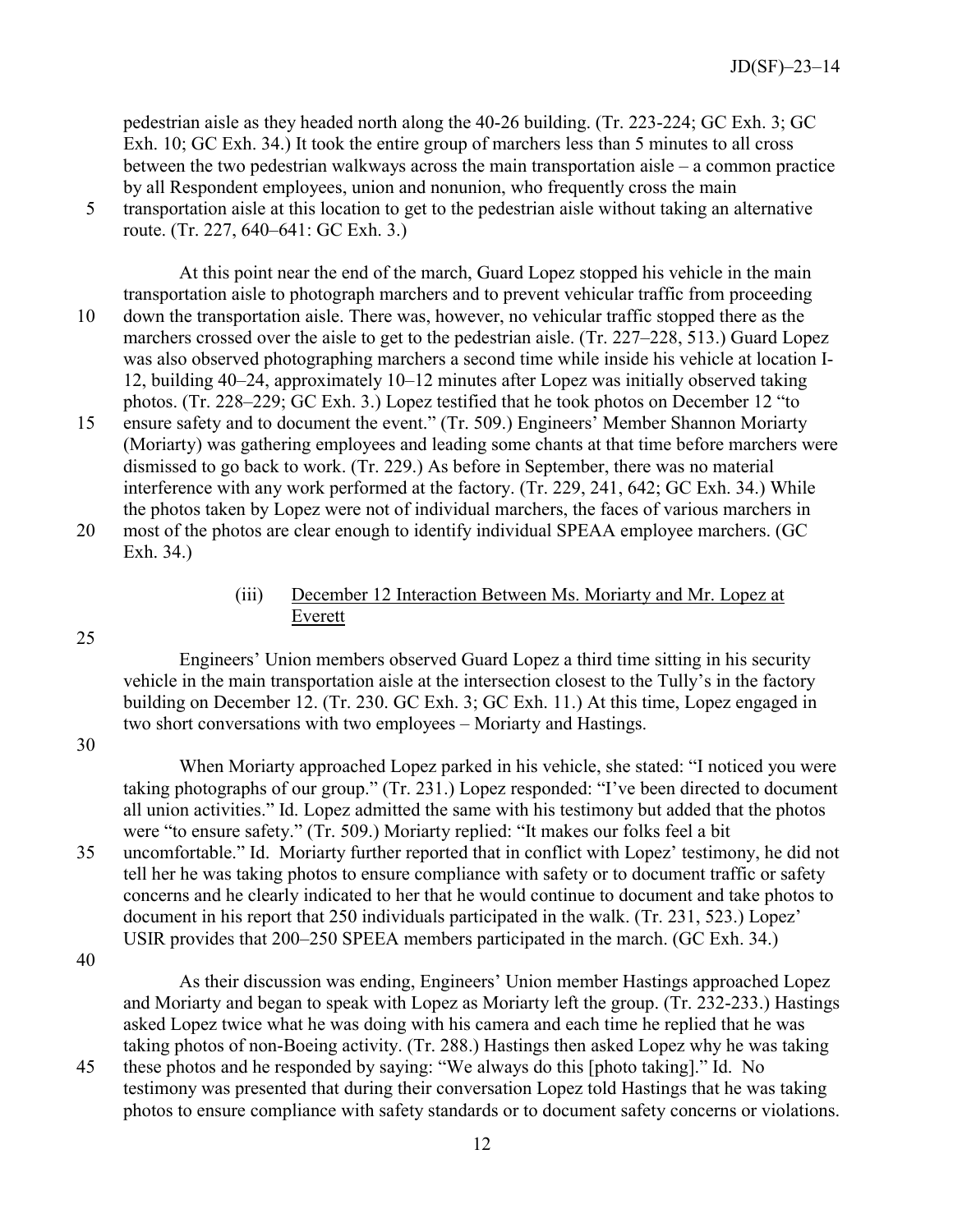(Tr. 289.) At the end of these conversations, the march was winding down and there were approximately 15 marchers remaining leaving the pedestrian aisle and not blocking any vehicular or pedestrian traffic or interfering with plant operations. (Tr. 288–289.)

- 5 Both Moriarty and Hastings opined that neither Lopez nor any other guards directed vehicular or pedestrian traffic during the march and Lopez' report is silent with respect to engaging verbally with employees or otherwise directing traffic as it indicates that he merely observed Engineers' Union employees and photographed them. (Tr. 240, 303; GC Exh. 32.)
- 10 Lopez testified: "I was in my vehicle and I was approached, and I was questioned why we were taking photographs. And my reply to her was that I am taking photograph[s] at the request of my management. And we take those pictures to document safety and the review of safety." (Tr. 523.) Also, Lopez' version of his interaction with Hastings was that it was just a "short little hi, how you doing" with nothing related to photographs. Id.
- 15

### (b) The September 26 Engineers' Union walk at Respondent's Renton, Washington Facility

Respondent's Renton plant is located along the southern end of Lake Union near a commercial development called The Landing. (Tr. 419–420, 691; GC Exh. 12.) Respondent 20 manufactures its 737 airplane at the Renton facility. (Tr. 420.) About 12,000 to 13,000 employees work the day shift at the Renton plant. (Tr. 697.)

On Wednesday, September 26, at 11 a.m. at the southwest corner of the 482 building, an ice cream social was held by the Engineers' Union at the Renton plant after a red-shirt walk 25 to show union solidarity. (Tr. 318–320.) The last group of marchers arrived at approximately 11:20 a.m. to join their coworkers at the social. (Tr. 320.) Approximately 500 employees gathered at the social to listen to Engineers' Union president, Tom McCarty, (McCarty) provide a contract negotiation update. Id.

30 Respondent's security personnel had been advised prior to the social that an Engineers' Union rally was going to take place in front of the 481 and 482 factory buildings. (Tr. 685.) After approximately 5–10 minutes, McCarty led a group of about half of the attendees outside the Renton plant, through the pedestrian gate, D9, to the northwest intersection of Park and Logan Avenue. (Tr. 320–321; GC Exh. 14.) Employees stood and chanted on the intersection 35 for about 15–20 minutes. (Tr. 324, 695.)

Soon after arriving at the intersection, employee Benjamin Braatz (Braatz) observed Respondent guard Dean Torgude (Torgude) taking photos of the workers who were gathered at the intersection. (Tr. 323–324.) Torgude was positioned inside a security vehicle, with his arm 40 extended outside the vehicle, holding a photographic device, and parked near the Respondent's property fence about 65 feet away from the gathered workers. (Tr. 324, 694–695.)

After Braatz had been at the intersection for approximately 15–20 minutes, about 100 of his coworkers left the rally using the crosswalk button to cross Logan Avenue. (Tr. 324–325.) 45 Braatz has used this intersection in the past and has made it across the street before the crosswalk light turns red. (Tr. 327.) After observing his co-workers cross Logan Avenue, Braatz returned back to his building. (Tr. 324.)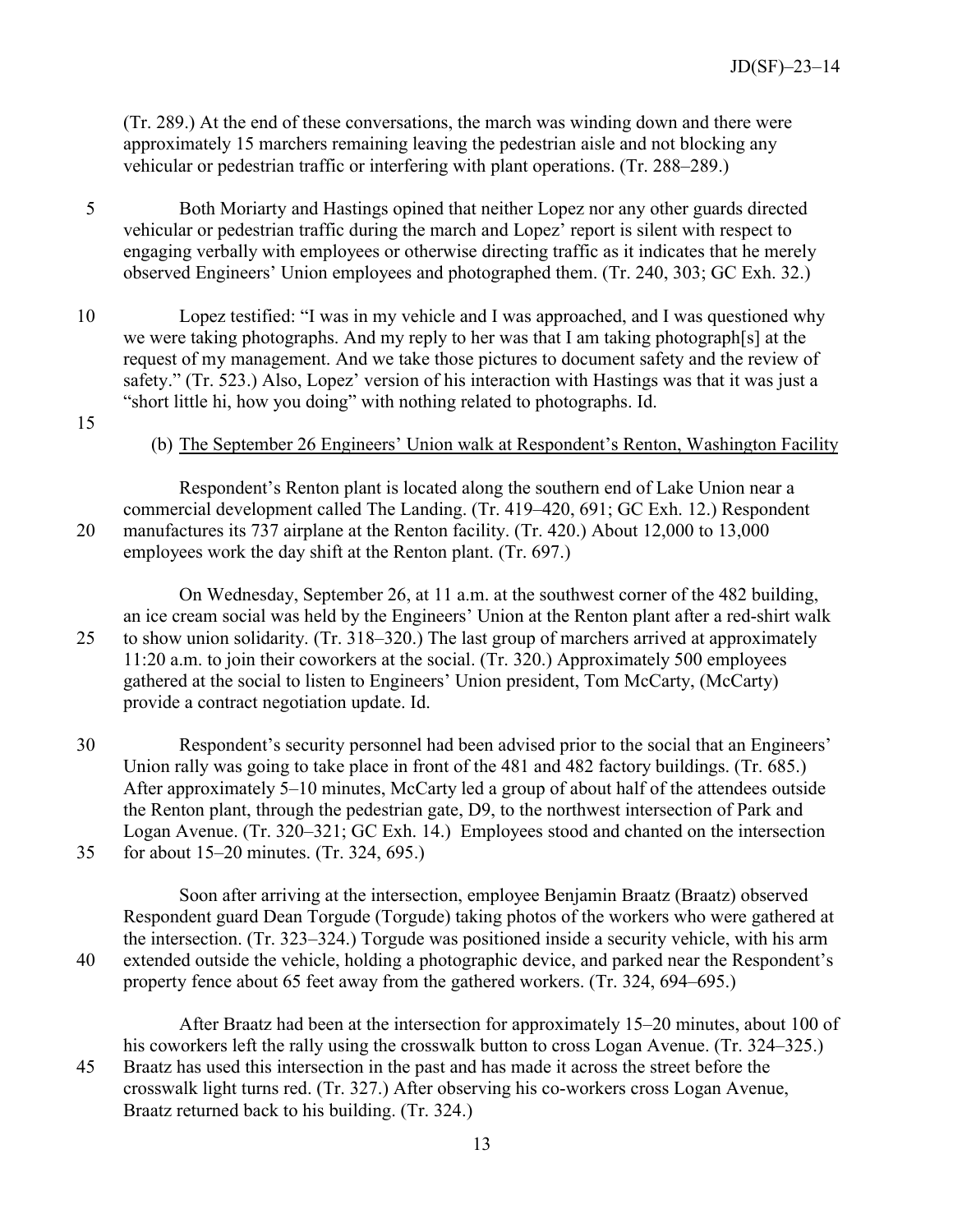Security guard Torgude testified that he took photos of workers at this intersection for "[s]afety issues, safety concerns" because a lot of people were crossing the intersection and not making it across before the walk/don't walk signal changed to "don't walk." (Tr. 686, 688, 690, 5 692; GC Exhs. 25 and 28.) Torgude also reported this to the City of Renton after the incident. (Tr. 693.) While the photos taken by Torgude were not of individual marchers, the faces of various marchers in most of the photos are clear enough to identify individual SPEAA employee marchers. (GC Exhs. 25 and 28.)

- 10 Approximately 12,000–13,000 employees work the day shift at the Renton plant. (Tr. 697.) When day shift employees get off work at the plant, many cross over Logan Avenue to head down to the section 11 parking area across from Renton stadium. (Tr. 696–697; GC Exh. 13.) Often, workers do not make it across Logan Avenue before the stoplight or the walk/don't walk sign changes. (Tr. 697.) Guard Torgude has notified the City of Renton several times 15 with respect to traffic safety issues in connection with employees getting off shift. (Tr. 697– 698.) Respondent's security guards have not taken photographs of employees under such common circumstances prior to the rally on September 26. (Tr. 698.)
- 

## (c) The October 3 surveillance in building 85–001 at Respondent's Portland, Oregon 20 Facility

The first red-shirt march conducted by the Engineers' Union at Respondent's Portland, Oregon facility took place on October 3 and was organized by employee Kenneth Parcher (Parcher). (Tr. 662.) Before the October 3 march, the Portland security guards were instructed 25 by Respondent about what to do if there were any "demonstrations" in Portland. (GC Exh. 24.) The instructions do not mention a single incident of disruption or safety violations in describing what had occurred at other Respondent facilities. Id. In addition, the instructions provide: "If there is a demonstration please let me know and have the patrol respond to the event, take photos of those involved in the event, ensure participants are acting in a safe manner and 30 clearly document the event in USIR before the end of your shift." Id.

On October 3, approximately 45–50 employees gathered at about 11:15 a.m. at the flag pole area on the north side of the Portland facility to participate in the march. (Tr. 339.) The majority of employees were wearing red Engineers' Union shirts. (Tr. 340.) A few held poster-35 sized union signs which said, "Respect SPEEA to the Max." Id.

On September 5, Security Site Manager Don Collins (Collins) sent an email to Portland facility guards indicating that Engineers' Union activity was likely to increase in the coming weeks and to ensure that guards documented any Union demonstrations with USIR and 40 photographs at the facility. (Tr. 665, 677; GC Exh. 24.) When the march began, Collins instructed guard Ed Crowe (Crowe) to be in front of the walk and to have a uniformed guard follow the walk. (Tr. 665, 677.)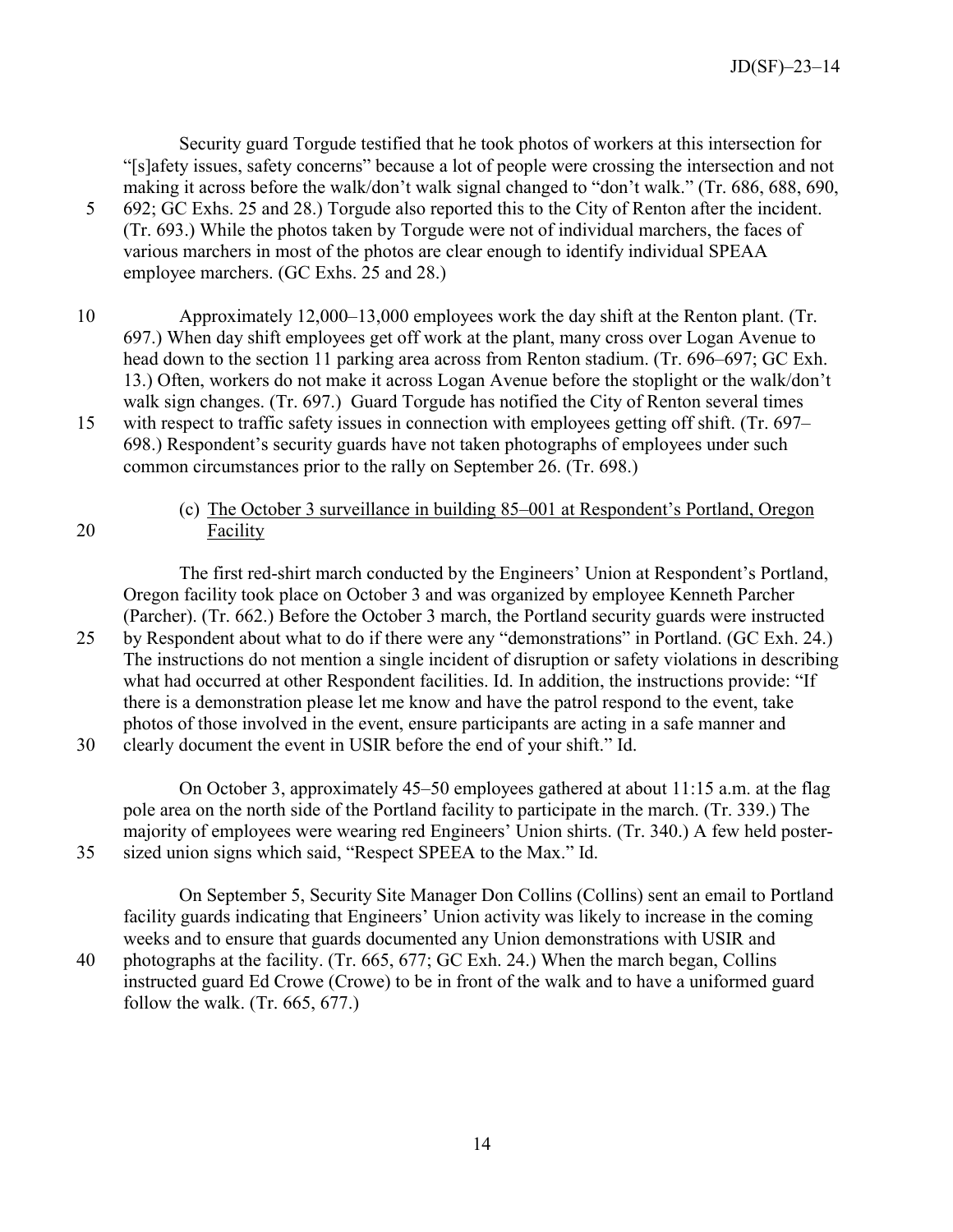After gathering at the flag pole, employees walked through the office hallways and through the production areas of the three main buildings of the Portland facility —buildings 85- 120, 85-001, and 85–105.[13](#page-14-0) Engineers' Union members did not chant nor use noisemakers and there were no derogatory signs used by the marchers during the October 3 Portland walk. (Tr. 5 679; GC Exh. 33.)

After Engineers' Union members marched through the Portland factory area in the 85- 001 building, they went to a training area in front of the building, and Parcher observed guard Crowe filming the employees walking past him either single file or in pairs using a digital 10 camera. (Tr. 346, 679.) Parcher was approximately 20 feet away from Crowe when he first noticed him filming the walkers. Crowe continued to film employees as they passed right by him. (Tr. 346, 668.) Employees were not chanting, blocking workers, or preventing work from being performed. (Tr. 356–347.)

15 The marchers continued down the front of building 85–001, went inside the cafeteria, continued along to the front of the building and re-entered the building through the main entrance and proceeded down the main hallway. (Tr. 347.) Immediately after the marchers reentered the building through the main entrance, Crowe was right there taking photos of the marchers. (Tr. 347, 668; GC Exh. 26.) This time, Crowe was taking photos within 5 feet of the 20 marchers despite the fact that they were not chanting, making noise, or preventing work from being completed. (Tr. 348, 675.) After exiting the 85–001 building, the marchers walked through the 85–105 building. (Tr. 349–350.)

On October 4, Crowe filed an incident report of the October 3 march that describes the 25 march as lasting approximately 40 minutes and not being disruptive to the non-march work force as the march was quiet with no chants, whistles, or horns. (GC Exh. 33.) The report also indicates that photos and video were taken of the October 3 march. Id. While the photos taken by Crowe were not of individual marchers, the faces of various marchers in most of the photos are clear enough to identify individual SPEAA employee marchers. (GC Exh. 33.)

30

 $\overline{a}$ 

2. Rule PRO 2783

<span id="page-14-0"></span>Respondent attempts to regulate camera use on its properties to protect information 35 from disclosure to third parties. (Tr. 383–384.) The use of camera-enabled devices in classified

<sup>&</sup>lt;sup>13</sup> Respondent's counsel argues in fn. 16 of its closing brief that it was error for me to disallow Respondent the opportunity to introduce additional evidence of Respondent's surveillance in the Portland Building 85–001 *factory floor* area, an area that General Counsel had no prior evidence of surveillance before hearing. This case involves, among other things, allegations of Respondent's illegal surveillance of SPEEA employees in the Portland building 85–001 *office* area. A review of the hearing transcript at pp. 659–661 shows that Respondent was given ample opportunity to present new evidence of Respondent's filming in the building 85–001*factory floor* area in exchange for General Counsel amending the complaint to add more surveillance allegations but Respondent's counsel, instead, elected to forego adding further surveillance to this case and, therefore, waived its opportunity to add evidence of additional filming in the *factory floor* area.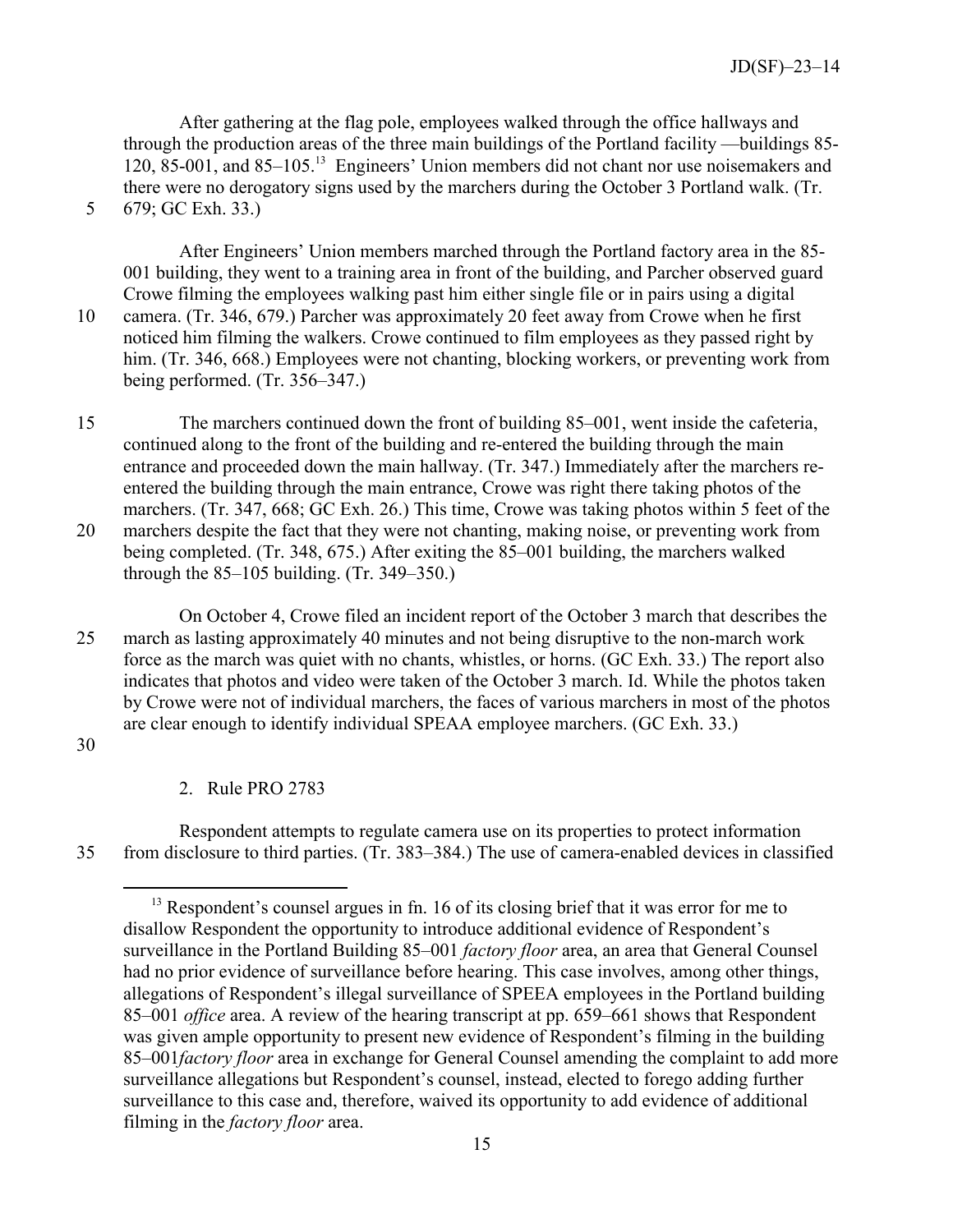areas at Respondent's facilities is prohibited outright and these classified areas are designated by signage, locks, and warning signs.<sup>[14](#page-15-0)</sup> (Tr. 386,  $\overline{428}$ .) Respondent also physically designates its proprietary and less sensitive than classified areas at its Everett facility by placing it behind locked doors or with signage and either curtains, fences or theatre tape. (Tr. 428–429.)

5

Respondent has a working procedure/rule, PRO 2783, known by its employees, that precludes the use of personal camera-enabled devices without a valid business need and a preapproved Camera Permit from Respondent. (Tr. 183; GC Exh. 8.) This rule was last revised to its current restricted language in November 2011. Specifically, the rule provides:

- 10
- A. Possession of the following camera-enabled devices is permitted on all company property and locations except as restricted by government regulation, contract requirements or by increased local security requirements.
- 15 However, **use** of these devices to capture images or video is prohibited without a valid business need and an approved Camera Permit that has been reviewed and approved by Security: [list of devices omitted]. Id. [Emphasis in original.]

The definition of business need is:

20

25

 $\overline{a}$ 

Business need: In relation to the use of a photographic or imaging device, a business need is a determination made by the authorizing manager that images or video are needed for a contractual requirement, training, technical manuals, advertising, technical analysis, or other purpose that provides a positive benefit to the company. Id.

PRO 2783 applies to the two main divisions of Respondent: Boeing Commercial Airplanes (BCA) and Boeing Defense Based Group (BDS). (Tr. 378.) Moriarty explained that she was given express permission by Respondent and allowed to take photos while on a VIP tour at the Everett facility with her own photo-enabled device that were not reviewed at the 30 conclusion of the tour. (Tr. 279–282.) Respondent's director of 777 operations opined that typically no outside visitor on a VIP tour who takes photos at Respondent would have their cameras or cellphones seized for taking improper photos and he did not recall any incident where a VIP visitor had their camera or cellphone seized for taking an improper photo. (Tr. 646.) Instead, Respondent just hopes for cooperation from the VIP tour individuals in sharing 35 photographs of the inside Everett facility they take with Respondent. Id.

Respondent's Exhibit 5 is a dvd or video it produced for public consumption showing the 18–19 days of the manufacturing process or moving final assembly line of its 777 airplanes over a lengthy period of time at the Everett facility. (Tr. 593, 598, 646.) Respondent also has a 40 continuing policy known as PRO-3439 relating to disclosure of information outside the company. (GC Exh. 36.) This policy specifically provides, among other things:

Nothing in this procedure should be construed as preventing employees from:

<span id="page-15-0"></span><sup>&</sup>lt;sup>14</sup> This case does not involve any allegation that photos were taken in Respondent's classified areas.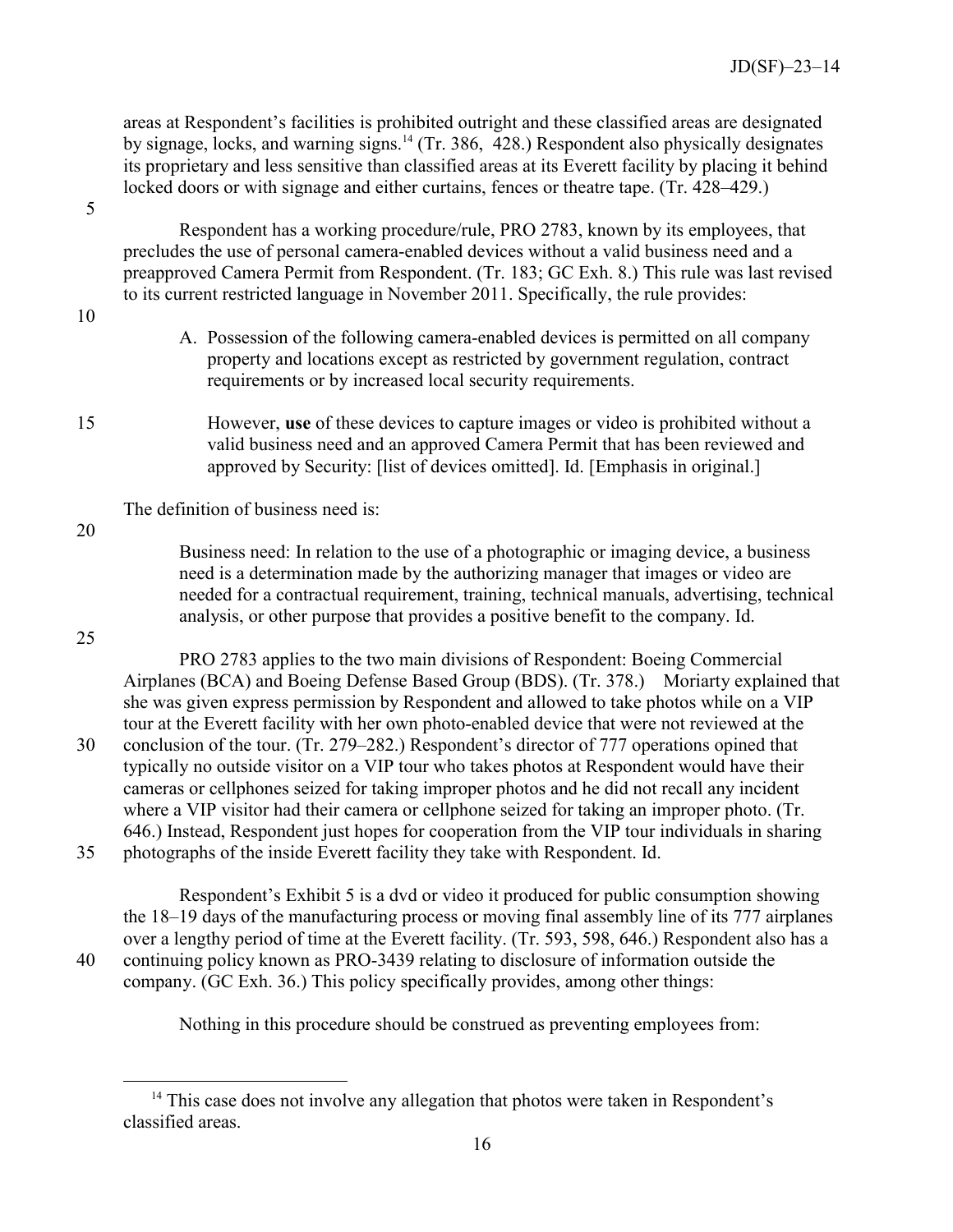1. Discussing or releasing information about wages, hours, working conditions, or other terms and conditions of employment to the extent privileged by Section 7 of the National Labor Relations Act or other law …. Id.

#### **ANALYSIS**

#### I. CREDIBILITY

I have outlined my credibility findings in the findings of fact above and in the analysis below. As a general matter, however, in significant instances, reliable documentary evidence fails to support accounts provided by Respondent's key witnesses which weighs against such accounts being credible. Evidence contradicting the findings, particularly testimony from 15 Madison, Smith, Harris, and Lopez, has been considered but has not been credited except to the extent it is consistent with more reliable witness testimony. For example, the general theme of

Respondent's defense of the alleged Act violations here is that its questioned rules were put in place: (1) due to Respondent's "reasonable" concerns with trespassing and safety issues related to each of the four Engineers' Union marches discussed in this decision; and (2) to protect its 20 valuable manufacturing process from competitive or terrorist outsiders with its anti-cameradevice rule PRO 2783.

I find that the convincing testimony from Respondent's security guards Catalini and Lopez as well as their USIR reports and the largely undisputed testimony at hearing from the 25 eight Engineers' Union members provides strong evidence that Respondent's employees regularly veer outside Respondent's internal safety rules without discipline on a daily basis. These include frequent examples of not wearing safety glasses in the Everett factory facility or walking outside the pedestrian walkways into the transportation aisles or walking outside on the Everett factory apron through large overhead doors or walking across Logan Avenue

- 30 outside the Renton facility to get to their parked cars after work before the stoplight warning light changes. No evidence was submitted that showed that any of these alleged employee infractions led to any form of discipline by Respondent before or after any of the Engineers' Union marches in 2012. Therefore I reject Respondent's alleged safety concerns to justify its questioned conduct here as it is contradicted by its actions, the documentary evidence and
- 35 Engineers' Union members' testimony. Had these alleged safety infractions been real and enough to provide Respondent with solid justification for its photographing or videotaping, one would expect employee citations or some form of discipline taken to correct such unsafe conduct. In fact, there is no evidence that the security guards who escorted the marchers instructed them at any time to comply with Respondent's safety rules had they actually been in
- 40 violation. I also reject Respondent's argument that individual participants cannot be identified in the photos taken of the solidarity marches.

In addition, I reject Respondent's allegation that its questioned conduct was justified due to the disruptive nature of the marches because the evidence shows that each of the four 45 marches were not disruptive and Respondent maintained its production schedule with only its own security guards receiving Respondent's instructions to stop traffic during marches. For example, Clark, Respondent's director of manufacturing and operations of the 777 airplane,

5

10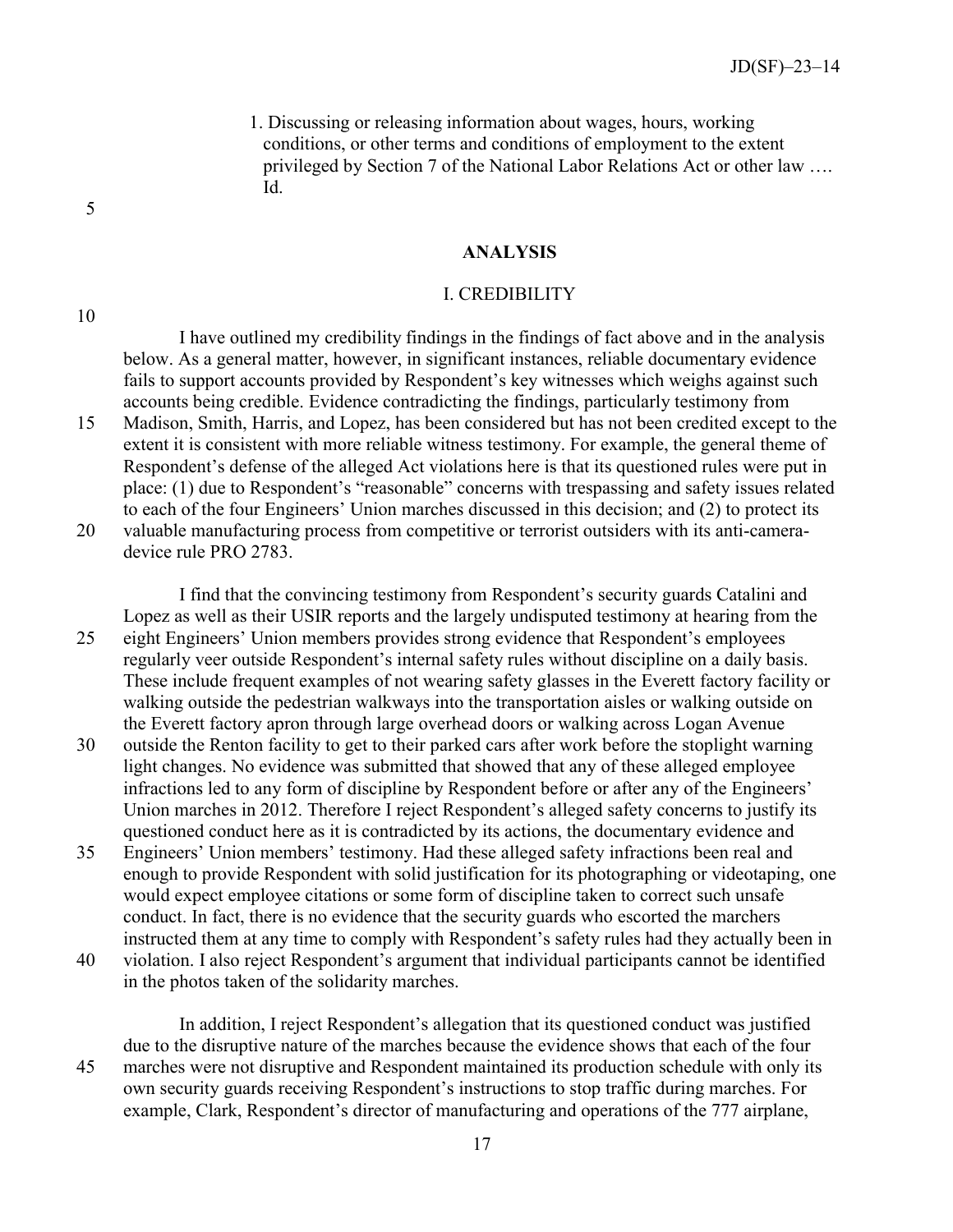was very candid and believable when he opined that the brief pause in work from the December 12 march and even a 20-minute pause in work did not delay the delivery date of any of the aircraft. (Tr. 563, 605, 642.)

5 I also find the eight Engineers' Union employees' testimony particularly credible over Respondent's manager witnesses' testimony given the fact that each of the eight nonsupervisor engineer employees testified against their own interests as they were employed at Respondent at the time of trial and must continue to face Respondent's management after trial. See *S.E. Nichols, Inc*., 284 NLRB 556 fn. 2 (1987) (Current respondent employee's testimony more 10 reliable because it is given against his interest to remain employed by Respondent.).

As to the credibility of Moriarty, Hastings, and Lopez with respect to their conversations on December 12 when Lopez was approached while in his vehicle as the Engineers' march was ending, I credit Moriarty and Hastings versions of what Lopez said over

- 15 his own blunted testimony. Moriarty and Hastings were more convincing witnesses as their demeanors were confident and their versions of events having Lopez omit any reference that he was taking photos to ensure compliance with safety standards or to document safety concerns or violations were more believable and consistent with the documentary evidence in this case. This includes the USIR of Lopez which is silent with respect to engaging verbally with
- 20 employees or otherwise directing traffic as it indicates that he merely observed Engineers' Union employees and photographed them. (Tr. 240, 303; GC Exh. 32.) As per the guards, the purpose of their photographing the walk was to show the scope of the crowd size for the first Engineers' Union walk at the facility. (Tr. 451, 473, 480, 538.) Even Catalini testified that before the September 19 march he and Lopez were instructed by Hess to document the scope 25 and size of the crowd, any intimidating factors with no reference to any safety concerns. (Tr. 480, 538.)

Moreover, Respondent produced a video (R. Exh. 5), for public distribution that shows the very manufacturing process that Respondent at hearing argued needs protection from 30 outsiders with its rule PRO 2783. While Respondent does get involved in top secret military and other highly confidential matters, those designated areas are not at issue here as Respondent argues that its manufacturing process at the Everett factory floor facility is highly confidential though as stated above, its video showing the very same process over many days' time is a public video and Respondent conducts VIP tours to foreign and local employers

- 35 without the same concern for privacy it has toward its Engineers' Union member employees. I further find that any concern for plant or worker safety is noticeably absent from the security guard reports with respect to the Everett and Portland marches and only passing reference is made to a safety concern outside its facility in the Renton march report though, once again, no employees were cited for trespassing or any other safety or work rule violation. Respondent's
- 40 defense here appears to have been created after the marches at issue. Therefore, I do not find that Respondent's general theme of the case credible as it is greatly outweighed by the several Engineers' Union members' testimony and its own internal reports.
	- II. Respondent's Surveillance Rule to Photograph or Video Engineers' Union Marchers
	- The General Counsel alleges in paragraphs 7(a), 7(c ), 7(d), 9, 12, and 14 of the complaint that, on September 19 and December 12 in and around Respondent's Everett factory

45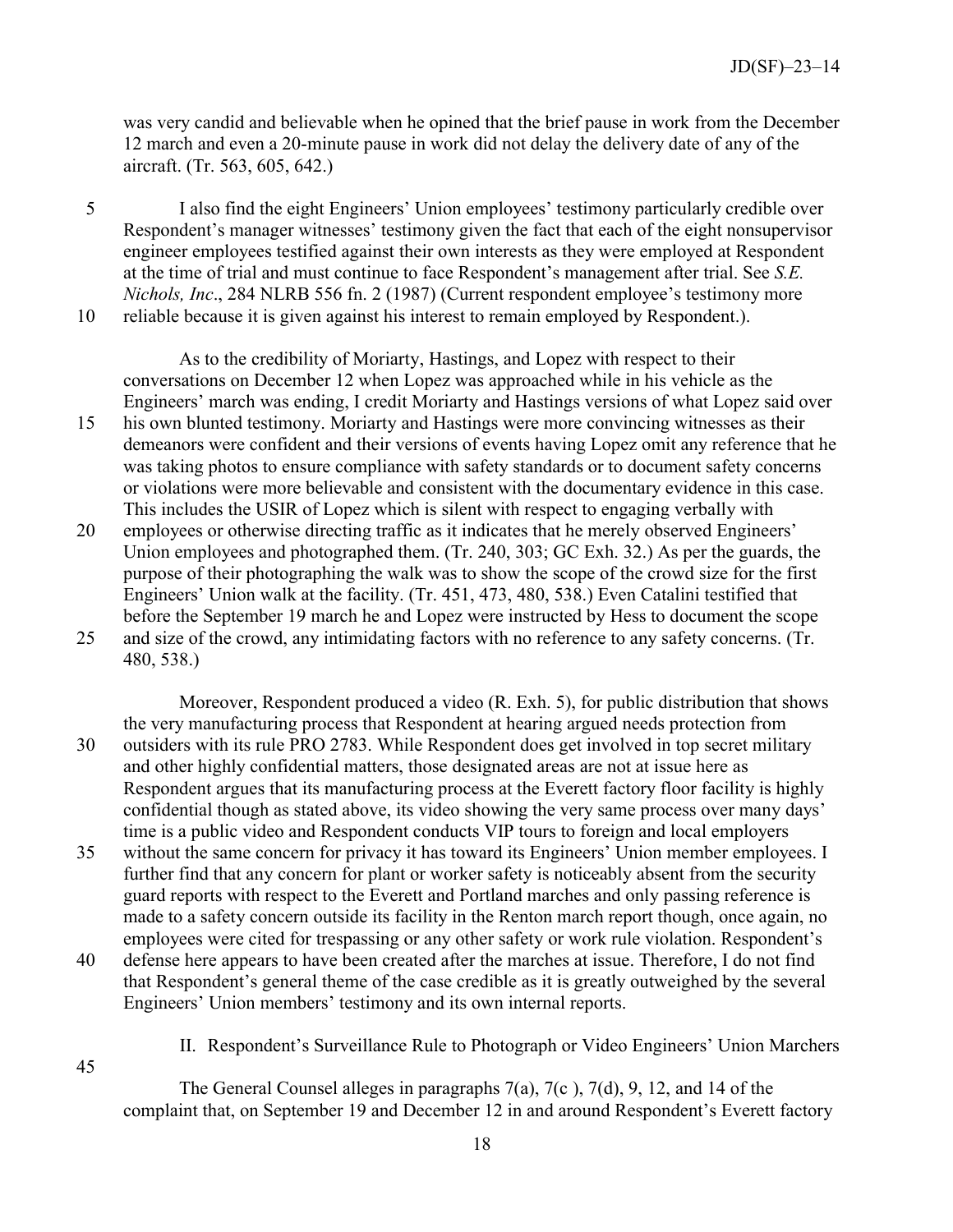facility, September 26 near gate D-9 at the Renton facility, and October 3 in building 85–001 at its Portland facility, Respondent, by its security guards engaged in surveillance of the Engineers' Union and/or protected, concerted activities in violation of Section 8(a)(1) of the Act.

5

The fundamental principles governing employer surveillance by photographing or videotaping of protected employee activity remain unchanged as set forth in *F. W. Woolworth Co*., 310 NLRB 1197 (1993), as follows:

10 . . .[A]n employer's mere observation of open, public union activity on or near its property does not constitute unlawful surveillance. Photographing and videotaping such activity clearly constitute more than mere observation, however, because such pictorial record keeping tends to create fear among employees of future reprisals. The Board in *Woolworth* reaffirmed the principle that photographing in the mere belief that 15 something might happen does not justify the employer's conduct to interfere with employees' right to engage in concerted activity . . . . Rather, the Board requires an employer engaging in such photographing or videotaping to demonstrate that it had a reasonable basis to have anticipated misconduct by the employees. "[T]he Board may properly require a company to provide a solid justification for its resort to anticipatory 20 photographing . . . . The inquiry is whether the photographing or videotaping has a reasonable tendency to interfere with protected activity under the circumstances in each case. [Citations omitted.]"

*National Steel & Shipbuilding Co*., 324 NLRB 499 (1997), enfd. 156 F.3d 1268 (D.C. Cir. 25 1998). Therefore, Respondent must show that it had a reasonable, objective basis for anticipatory misconduct before its photography or videotape of any Engineers' Union march is allowed. Furthermore, *F. W. Woolworth Co*., supra at 1197, held that the mere taking of photos of protected activity is inherently intimidating and that taking photos just to stick them in a file as seems to be Respondent's policy here is not solid legal justification.

30

Respondent argues that an employer's photography of employees engaged in a peaceful demonstration does not constitute *per se* unlawful surveillance in violation of Section 8(a)(1) of the Act and cites as authority the case *U.S. Steel Corp. v. NLRB*, 682 F.2d 98, 101 (3d Cir. 1982.) However, I am not bound by the Third Circuit Court of Appeal's decision in *U.S. Steel* 35 *Corp.* I am bound to follow Board precedent that has not been reversed by the Supreme Court or the Board itself. See *Pathmark Stores*, 342 NLRB 378 fn. 1 (2004). As such, I find that General Counsel does not have the burden to show that Respondent's photographing or videotaping of Engineers' Union marches caused actual interference, restraint, or coercion of

40

Respondent further argues that its photographing and videotaping of Engineers' Union marches in late 2012 were lawful "because [Respondent's] attempts to document disruptive and unsafe SPEEA marches were based on legitimate and substantial safety and business disruption concerns." (R.Br. at 28–32.) Respondent adds that its prior history with Machinists' Union

45 marches justified its questionable conduct here along with the Engineers' Union members' actual disruption and workplace safety violations. Id.

employees' exercise of their Section 7 rights under the Act.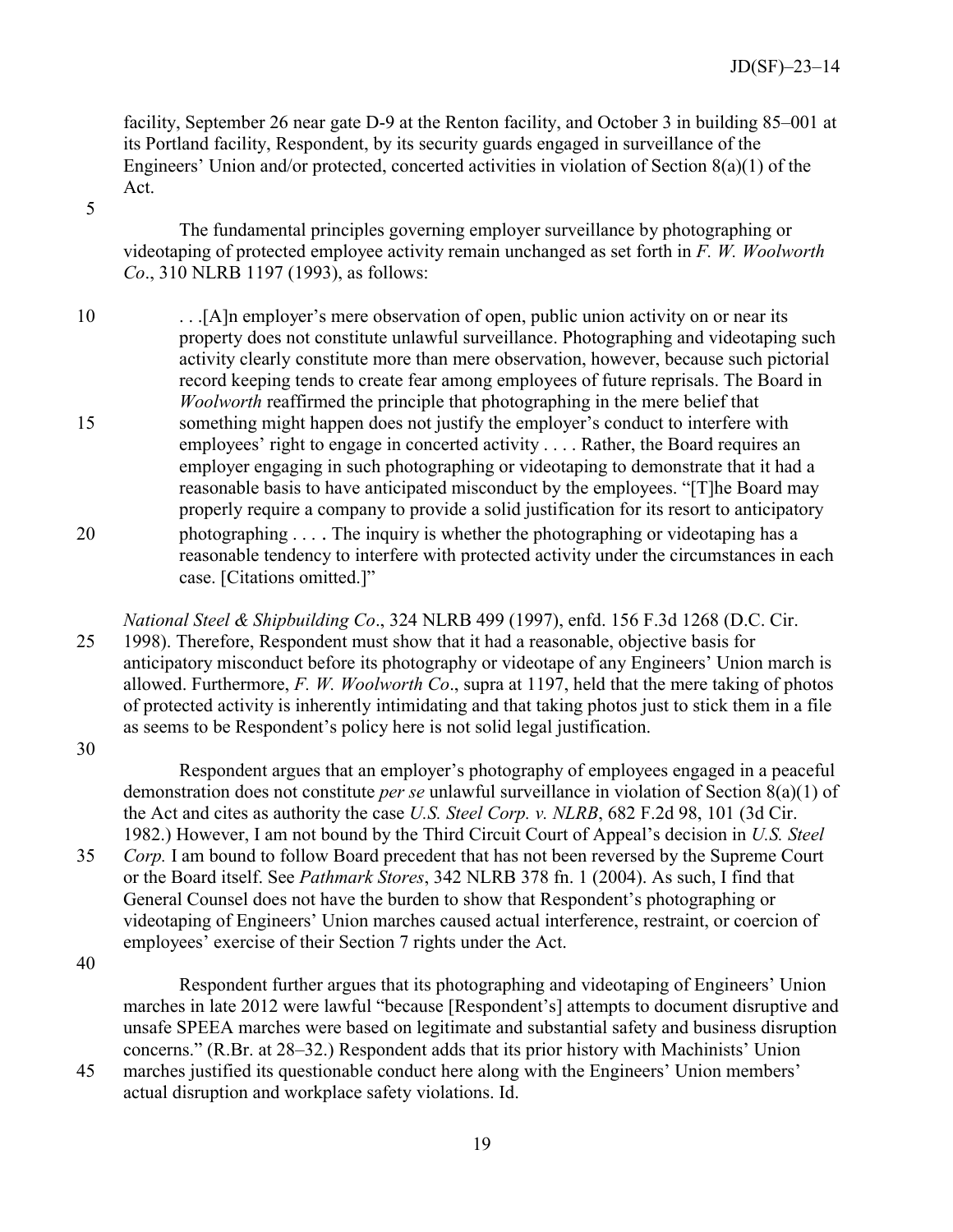I reject Respondent's argument that the larger Machinists' Union marches are relevant to this case as I find that they are too remote in time and represent actions by an entirely different group of employees represented by a different union under different circumstances. While no evidence of violence or trespassing was tied to Machinists' Union marches either,

- 5 Respondent's smaller professional Engineers' Union members' conduct does not provide a solid iustification for Respondent's resort to anticipatory photographing and the Engineers' Union should not be held accountable for an entirely different union members' conduct that occurred more than 4 years earlier under different circumstances.
- 10 In addition, as stated above, there were no actual incidents of trespass or violence cited against any Engineers' Union employee to provide solid justification for the questioned photography or videotaping. There were no reports of unsafe behavior that Respondent had not seen before any of the four marches at issue in this case during regular workdays when no Engineers' Union marches occurred. Significantly, not any of the marchers were disciplined for
- 15 any safety violations during any of the four marches. No evidence was presented showing photographs of Respondent's employees behaving in the same manner as when they marched. If photography of the same alleged unsafe conduct does not exist *before* the march (though credible evidence shows this behavior to be the same) then what is different about Respondent's employees' behavior on the questioned dates of the marches – only the fact that
- 20 the Engineers' Union employees are marching. This alone is not solid justification to photograph or videotape these employees. Moreover, Respondent provided the marchers with security guard escorts in the front and back of the marchers and the guards also stopped vehicular traffic around the marchers thereby improving safety conditions during marches.
- 25 Respondent's photographing and videotaping of Engineers' Union members marching prevented employees who desired to march anonymously from doing so. Consistent with Board precedent, I find that Respondent's deviation from Respondent's regular custom and practice of *not* photographing, videotaping, or citing or disciplining its employees' very same non-citable behavior was not legitimate. This conduct that occurred before and after the late 2012 marches 30 includes not wearing safety goggles, walking outside of pedestrian walkways and congregating at Respondent's third party-run Tully's Coffee Shop during breaks, walking onto Respondent's outside apron and under large overhead doors, and walking across crosswalks outside the facility and Respondent's property after warning lights have changed. I find that photographing and videotaping this same noncitable conduct *only* during Engineers' Union marches protected 35 under Section 7 of the Act where no incidents of trespass or violence were recorded violates Section 8(a)(1) of the Act.

Also, Respondent's argument that the photography was justified due to the disruption of Respondent's manufacturing process caused by the marches is again false. None of the USIRs 40 note any interference with production. Specifically, the USIR tied to the October 3 Portland Engineers' Union march expressly states that there was no interference. (GC Exh. 34.) As stated above, Respondent's director of manufacturing and operations convincingly opined that the brief pause in work caused by the Engineers' Union marches and even all of the marches combined did not delay the delivery date of any of the aircraft in Everett. (Tr. 563, 605, 642.)

45 Furthermore, the September 26 solidarity walk was an ice cream social held *outside* the Renton facility which obviously did not cause any production disruption inside the facility where work is performed.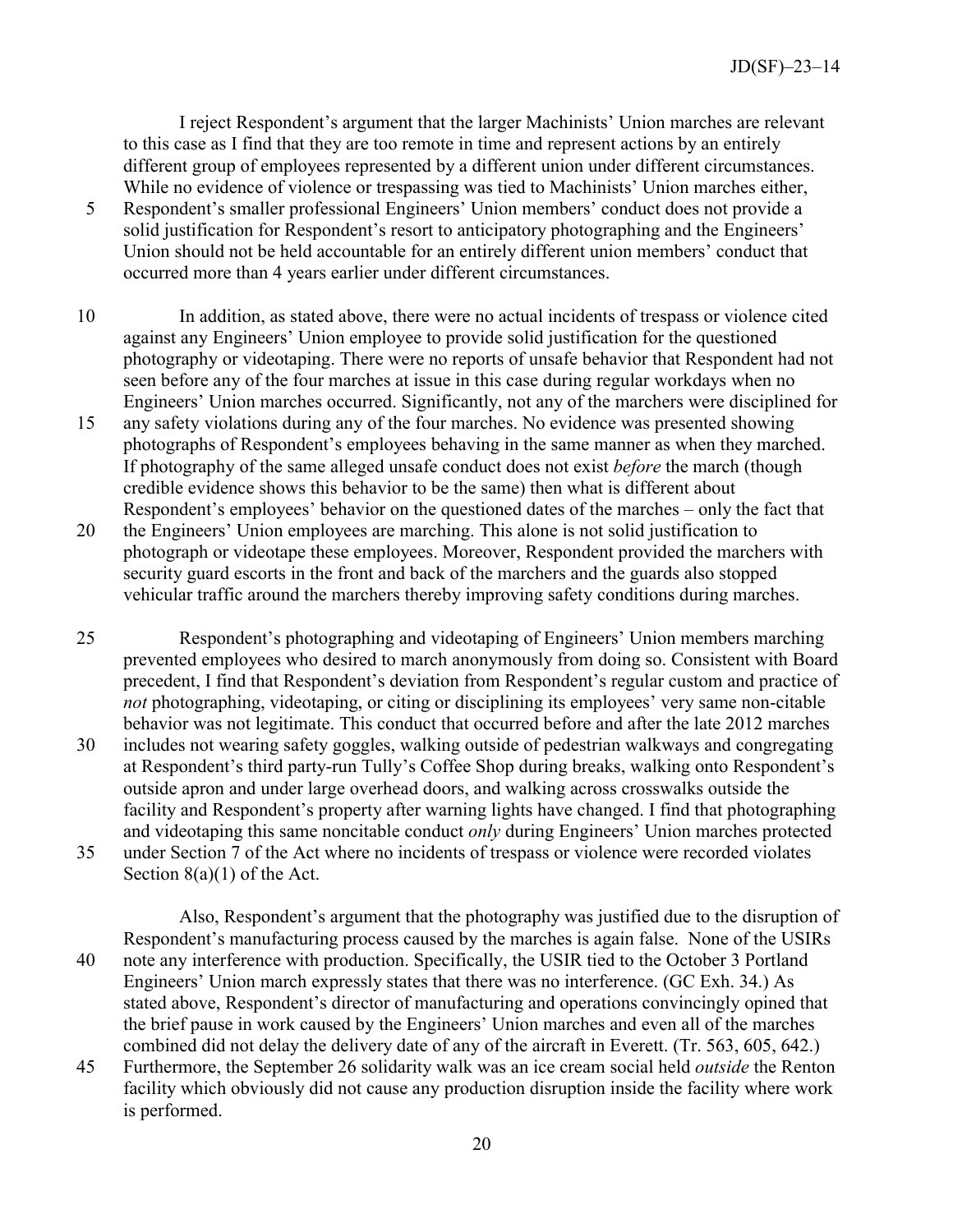Respondent cites *Washington Fruit & Produce Co*., 343 NLRB 1215, 1217–1218 (2004), for its argument that it had a reasonable basis to suspect anticipatory misconduct on the part of the Engineers' Union members during each of the four marches to warrant its

- 5 photography and videotaping of the protected concerted activities. I find that *Washington Fruit & Produce Co.* is distinguishable from the facts in this case because there the respondent's safety concerns were legitimate and the majority of 100 marchers in *Washington Fruit & Produce* included complete strangers who were not respondent's employees and at the time the decision to videotape was made the deciding official knew that the union was planning a high
- 10 profile event with its own out-of-state union officials and that there had been previous trespassing on respondent's property that led respondent to contact the police for help a second time that day. The Board found respondent's videotaping lawful given these unique facts and the prior incidents of trespassing on respondent's property and further finding that taking photographs or videotaping to document trespassory activities for the purpose of making a 15 claim of trespass is lawful. Id.
	- Consequently, for the reasons stated herein, I find that photographing and videotaping the four Engineers' Union marches in late 2012 was not reasonably based on solid justification and each instance violates Section  $8(a)(1)$  of the Act.

20

## III. Security Guard Lopez' December 12 Conversations with Engineers' Members Moriarty and Hastings

- 25 The General Counsel alleges in paragraphs 10, 1, and 14 of the complaint that, on December 12, 2012, Respondent, by Lopez, at the Everett factory facility, created an impression among its employees that their union and/or protected, concerted activities were under surveillance in violation of Section 8(a)(1) of the Act.
- 30 The test for determining whether an employer has created an impression that its employees' protected activities have been placed under surveillance is "whether the employees would reasonably assume from the employer's statements or conduct that their protected activities had been placed under surveillance." *Greater Omaha Packing Co.,* 360 NLRB No. 62, slip op. at 3 (2014); *Rood Industries*, 278 NLRB 160, 164 (1986). When an employer tells 35 employees that it is aware of their protected activities, but fails to tell them the source of that information, it violates Section 8(a)(1) "because employees are left to speculate as to how the employer obtained the information, causing them reasonably to conclude the information was obtained through employer monitoring." Id.
- 40 Here, the Engineers' Union did not advise Respondent ahead of its December 12 march that a march would occur at the Everett facility that day. The march began at approximately 11a.m. at the Tully's location and security guards Hess and Lopez were dispatched to control traffic for the march after a guard reported employees wearing red Engineers' Union shirts gathering in the factory at Tully's. (Tr. 222, 283, 504.)

45

Engineers' Union members observed Guard Lopez sitting in his security vehicle in the main transportation aisle at the intersection closest to the Tully's in the factory building on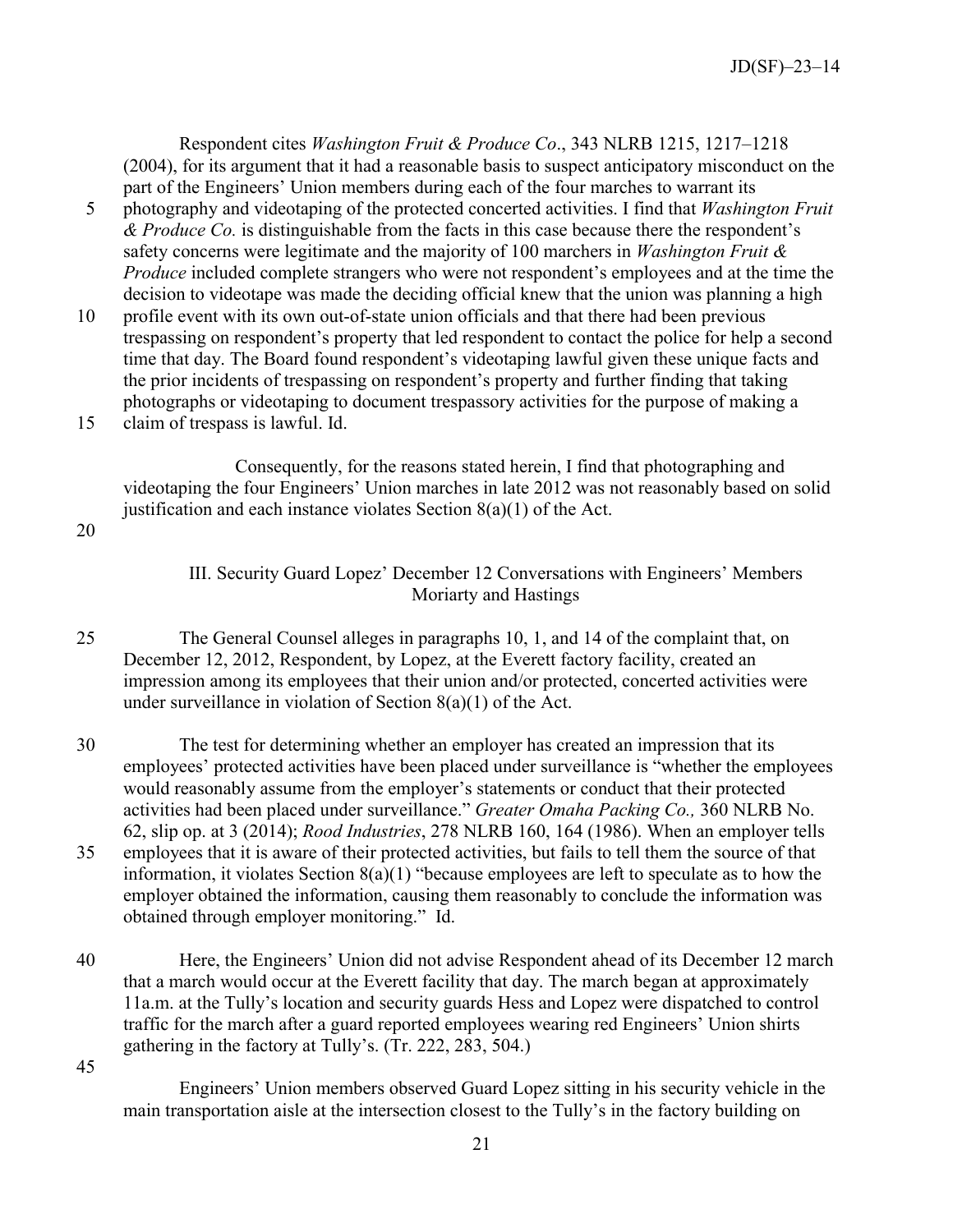December 12. (Tr. 230. GC Exh. 3; GC Exh. 11.) At this time, Lopez engaged in two short conversations with two employees – Moriarty and Hastings. When Moriarty approached Lopez parked in his vehicle, she stated: "I noticed you were taking photographs of our group." (Tr. 231.) Lopez responded: "I've been directed to document all union activities." Id. Lopez

- 5 admitted the same with his testimony. (Tr. 509.) Moriarty replied: "It makes our folks feel a bit uncomfortable." Id. Moriarty further reported that Lopez did not tell her he was taking photos to ensure compliance with safety or to document traffic or safety concerns and he clearly indicated to her that he would continue to document and take photos to document in his report that 250 individuals participated in the walk. (Tr. 231, 523.) Lopez' USIR provides that 200–
- 10 250 SPEEA members participated in the march. (GC Exh. 34.)

As their discussion was ending, Engineers' Union member Hastings approached Lopez and Moriarty and began to speak with Lopez as Moriarty left the group. (Tr. 232–233.) Hastings asked Lopez twice what he was doing with his camera and each time he replied that

15 he was taking photos of non-Boeing activity. (Tr. 288.) Hastings then asked Lopez why he was taking these photos and he responded by saying: "We always do this [photo taking]." Id. No testimony was presented that during their conversation Lopez told Hastings that he was taking photos to ensure compliance with safety standards or to document safety concerns or violations. (Tr. 289.) At the end of these conversations, the march was winding down and there were 20 approximately 15 marchers remaining leaving the pedestrian aisle and not blocking any

vehicular or pedestrian traffic or interfering with plant operations. (Tr. 288–289.)

Both Moriarty and Hastings opined that neither Lopez nor any other guards directed vehicular or pedestrian traffic during the march and Lopez' report is silent with respect to 25 engaging verbally with employees as it indicates that he merely observed Engineers' Union employees and photographed them. (Tr. 240, 303; GC Exh. 32.)

In determining whether an employer has unlawfully created the impression of surveillance of employees' union activities, the test is whether under all the relevant 30 circumstances, reasonable employees would assume from the statement in question that their union or other protected activities had been placed under surveillance. *Frontier Telephone of Rochester, Inc*., 344 NLRB 1270, 1276 (2005). The essential focus has always been on the *reasonableness* of the employees' assumption that the employer was monitoring their union or protected activities. Id. As with all conduct alleged to violate Section 8(a)(1), the critical 35 element of reasonableness is analyzed under an objective standard. Id.

I find that the Lopez' activities taking photographs of the December 12 march at various times and parked in his vehicle solely to document Engineers' Union activities without any further explanation and the Respondent did not explain to the workers or put forth any credible

- 40 evidence at trial that explained that why it was taking photos of the December 12 march. Therefore, Lopez' statements to Moriarty and Hastings on December 12 that he'd been directed to document all union activities and that he was taking photos of non-Boeing activity reasonably suggested to the two SPEEA employees that the Respondent was closely monitoring the degree and extent of their protected concerted march and other activities. See *Emerson*
- 45 *Electric Co*., 287 NLRB 1065 (1988). Stated differently, I find that Lopez' statements and conduct on December 12 before Moriarty and Hastings would reasonably cause them to assume that their protected activities had been placed under surveillance. Consequently, I find that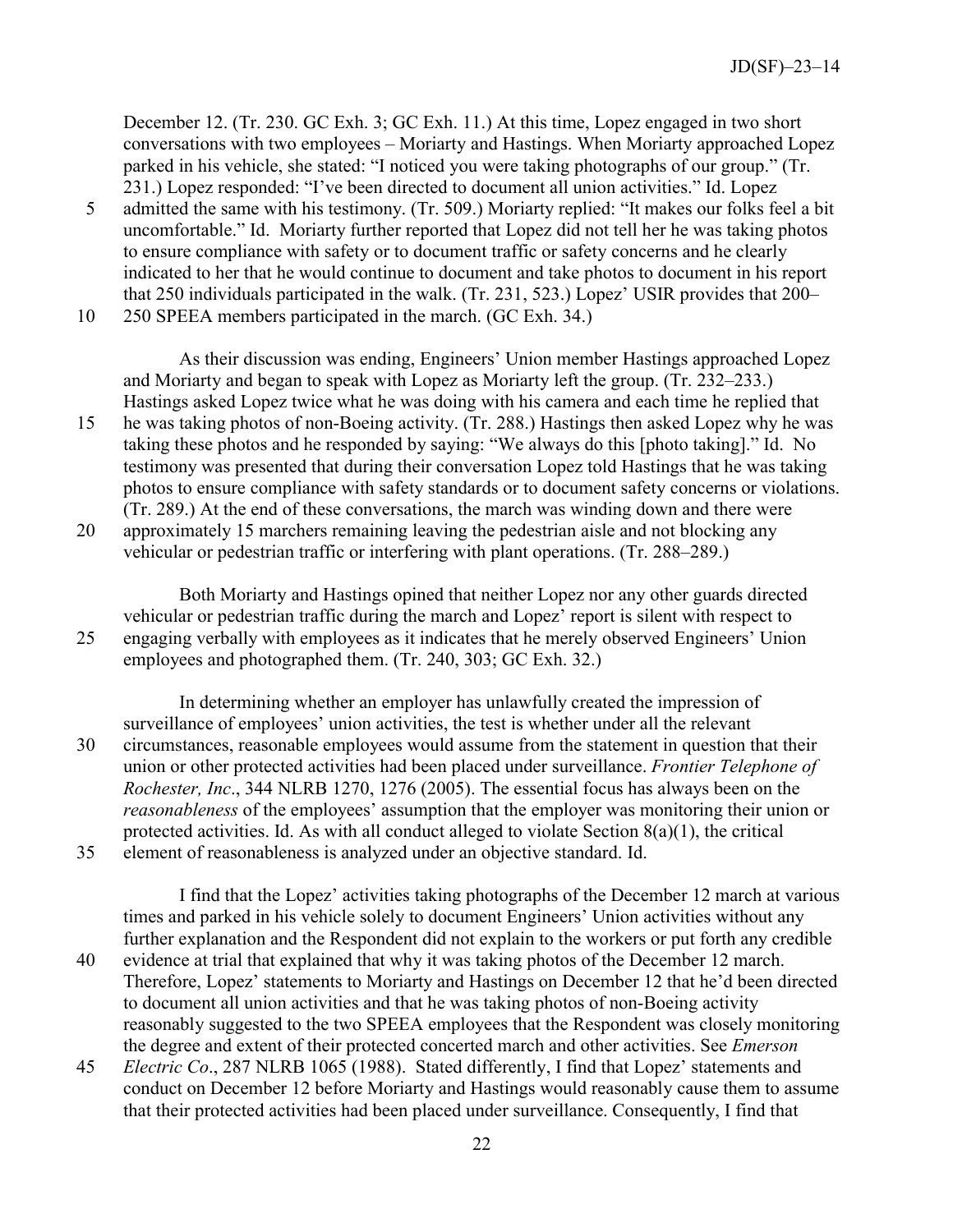Lopez' statements to Moriarty and Hastings on December 12 created the impression that the Engineers' Union activities were under surveillance and violated Section 8(a)(1) of the Act.

IV. Respondent's Rule PRO 2783 Regulating Employees' Personal Camera Picture-Taking 5 or Video-Taking Without a Business Need and Permit

The General Counsel alleges in paragraphs 6, 12, and 14 of the complaint that, on November 11, 2011, Respondent promulgated and since then has maintained its rule PRO 2783 to discourage its employees from forming, joining, and/or assisting the Union and/or engaging 10 in other protected concerted activities in violation of Section 8(a)(1) of the Act.

When evaluating whether a rule violates Section  $8(a)(1)$ , the Board applies the test set forth in *Lutheran Heritage Village-Livonia*, 343 NLRB 646 (2004). See *U-Haul Co. of California*, 347 NLRB 375, 377 (2006), enfd. 255 Fed.Appx. 527 (D.C. Cir. 2007). Under 15 *Lutheran Heritage*, the first inquiry is whether the rule explicitly restricts activities protected by

Section 7. If it does, the rule is unlawful. If it does not, "the violation is dependent upon a showing of one of the following: (1) employees would reasonably construe the language to prohibit Section 7 activity; (2) the rule was promulgated in response to union activity; or (3) the rule has been applied to restrict the exercise of Section 7 rights." *Lutheran Heritage* at 647.

20

Board law is settled that ambiguous employer rules–rules that reasonably could be read to have a coercive meaning – are construed against the employer. "This principle follows from the Act's goal of preventing employees from being chilled in the exercise of their Section 7 rights—whether or not that is the intent of the employer – instead of waiting until the chill is 25 manifest, when the Board must undertake the difficult task of dispelling it." *Flex Frac Logistics, LLC*, 358 NLRB No. 127, slip op. at 2 (2012).

Respondent argues that its rule PRO 2783 is necessary to protect the valid business need of protecting its valuable manufacturing process. I find Respondent's argument non-credible 30 based on its contrary practice of allowing free access to its manufacturing process both in the form of its dvd referenced herein which has been placed by Respondent in the public domain and its VIP tours that allow unfettered photography to the general public. I find that Respondent's manufacturing process is no more in need of protection than an automobile assembly line. See Tr. 646; R. Exh. 5 (Respondent's airplane assembly line process in the

- 35 public domain.) Respondent has adequate protection for keeping its top secret and truly confidential military and commercial information and processes protected behind closed doors with heightened security clearance. Its argument at hearing that the rule is needed to protect Respondent's competitive advantage and as a security matter is a mere smokescreen as its professed business purpose for the rule is eviscerated by its actual practice which allows public
- 40 access to its Everett factory manufacturing process. As referenced above, Respondent disseminates its manufacturing process to the general public in the form of its dvd. (Tr. 646; R. Exh. 5.) In addition, Respondent admits that it allows non-Boeing outside foreign and domestic visitors to take photos of the Everett facility without showing a similar business need or permit. (Tr. 245, 269–272.)

45

As stated above under *Lutheran Heritage Village-Livonia*, 343 NLRB at 646, "an employer violates Section 8(a)(1) when it maintains a work rule that reasonably tends to chill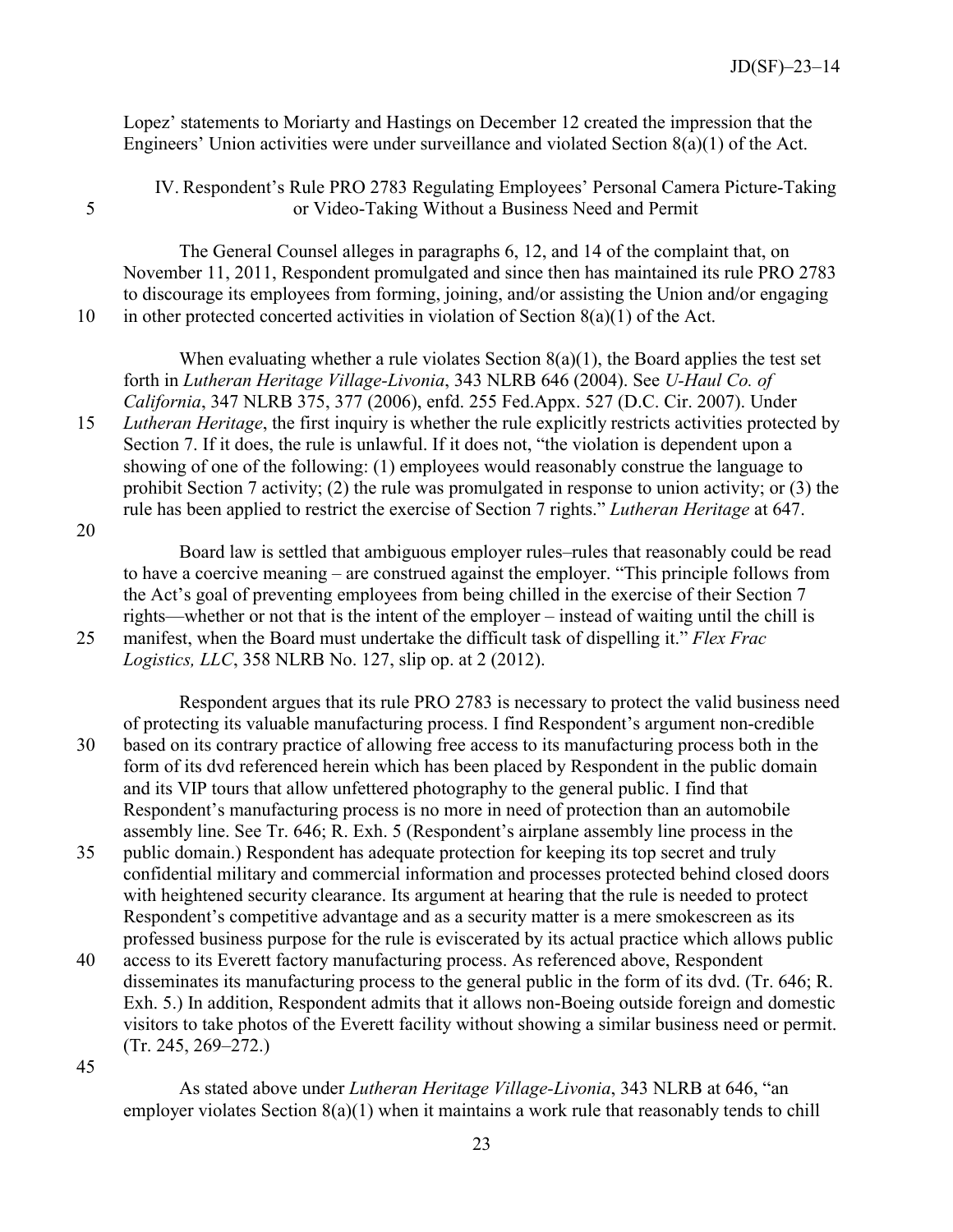employees in the exercise of their Section 7 rights." Respondent maintains its rule PRO 2783 that precludes the use of personal camera-enabled devices without a valid business need, defined to include a "purpose that provides a positive benefit to the company [Respondent] ..." and a preapproved Camera Permit from Respondent without an exemption for activity 5 protected by the Act. (Tr. 183; GC Exh. 8; GC Exh. 36.)

Here, Respondent is not using its rule PRO 2783 to protect the "weighty" privacy interests of hospital patients thereby distinguishing the facts in this case from those involved in *Flagstaff Medical Center*, 357 NLRB No. 65, slip op. at 4–5 (2011). (R. Br.39–40.) Instead, 10 Respondent's rule is better analyzed in the context of other recent cases.

In *Hills & Dales General Hospital*, 360 NLRB No. 70, slip op. at 1–2 (2014), the Board found as overly broad and ambiguous, a requirement that employees represent the Respondent "in the community in a positive and professional manner in every opportunity." The Board

- 15 found that this requirement violated Section 8(a)(1) of the Act and could "discourage employees from engaging in protected public protests of unfair labor practices, or from making statements to third parties protesting their terms and conditions of employment –activity that may not be 'positive' towards the Respondent but is clearly protected by Section 7. [citations omitted]" Id. The same thing can be said of Respondent's rule in this case requiring a "purpose
- 20 that provides a positive benefit to the company [Respondent] . . . ." as an employee could reasonably believe that photographing protected concerted activity would not be viewed by management as providing a positive benefit to Respondent. (See GC Exh. 8.) I find that Respondent's rule PRO 2783 reasonably discourages its employees from taking photos of protected concerted activities such as their solidarity marching during a lunch break during 25 successor CBA negotiations or photographing an unsafe condition at work.

Moreover, the requirement that employees request and receive permission and a permit in order to find out if their Section 7 photo activity will be permitted is adverse to the Act. See *J. W. Marriot*, 359 NLRB No. 8 (21012) (Manager's absolute discretion over application of 30 rule is unlawful because it requires management permission to engage in Section 7 activity and leads employees to reasonably conclude that they are required to disclose to management the nature of the activity for which they seek permission, a compelled disclosure that would certainly tend to chill the exercise of Sec. 7 rights.) Here, I find that Respondent's employees

would reasonably construe the rule as prohibiting all photography in Respondent's factory 35 facilities including photography performed in concert of Engineers' Union solidarity marches during successor CBA negotiations or of other protected concerted activities. As such, I further find that Respondent's facially overly broad and ambiguous rule PRO 2783 would reasonably tend to chill employees in the exercise of their Section 7 rights and that an employee would reasonably construe the language to prohibit Section 7 activity. Consequently, I find that rule

<span id="page-23-0"></span><sup>40</sup> PRO 2783 violates Section  $8(a)(1)$  of the Act.<sup>[15](#page-23-0)</sup>

 $\overline{a}$ <sup>15</sup> Respondent could have avoided a violation by including a caveat like it has in its Rule PRO-3439, referenced above, that its rule PRO-2783 does not apply to conduct protected by the Act. See generally *Costco Wholesale Corp*., 358 NLRB No. 106 (2012) (finding unlawful the maintenance of a rule prohibiting statements posted electronically that "damage the Company . . . or damage any person's reputation"). As indicated above, Respondent uses this caveat in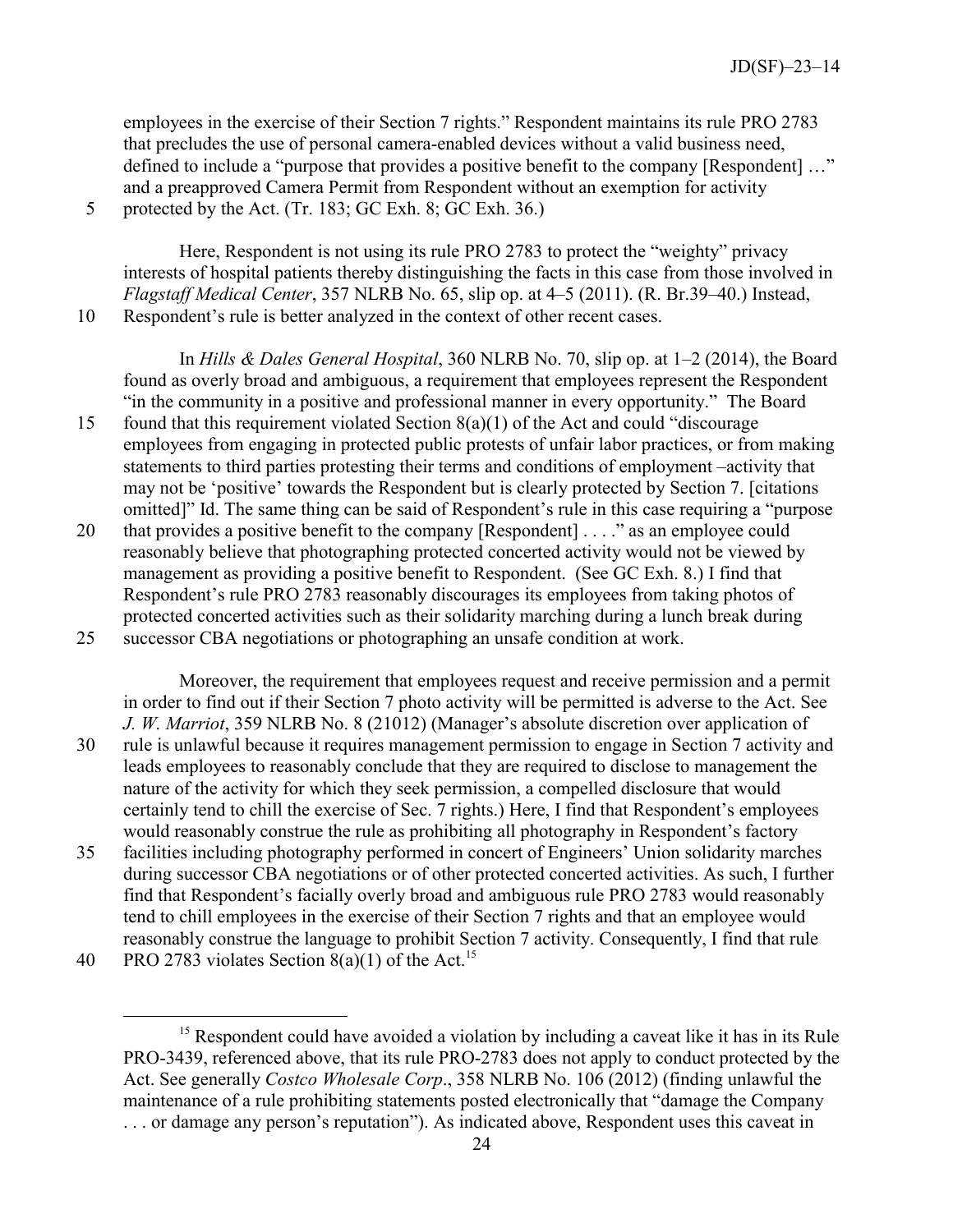#### **CONCLUSIONS OF LAW**

1. The Respondent is an employer engaged in commerce within the meaning of 5 Section 2(2), (6), and (7) of the Act.

2. The Union is a labor organization within the meaning of Section 2(5) of the Act.

3. Security Guards Hess, Lopez, and Catalini are agents within the meaning of Section  $2(13)$  of the Act.

4. Respondent engaged in conduct in violation of Section 8(a)(1) of the Act:

10 (a) By surveilling employees on September 19, 2012 at the Everett factory facility.

(b) By surveilling employees on December 12, 2012 at the Everett factory facility.

(c) By surveilling employees on September 26, 2012 near gate D-9 at Respondent's Renton facility.

(d) By surveilling employees on October 3, 201,2 in building 85–001 at Respondent's 15 Portland, Oregon facility.

(e) By creating an impression of surveillance of employees' union activities on December 12, 2012.

5. These unfair labor practices affect commerce within the meaning of Section 2(6) and (7) of the Act.

#### 20

 $\overline{a}$ 

6. The above violations are unfair labor practices within the meaning of the Act.

### **REMEDY**

Having found that the Respondent has engaged in certain unfair labor practices, I find 25 that it must be ordered to cease and desist from engaging in such conduct in the future and to take certain affirmative action designed to effectuate the policies of the Act. To remedy the Respondent's violations of Section 8(a)(1) of the Act, I shall recommend that the Respondent post and abide by the attached notice to employees.

30 On these findings of fact and conclusions of law and on the entire record, I issue the following recommended[16](#page-24-0)

other rules such as its continuing policy known as PRO-3439 relating to disclosure of information outside the company. See GC Exh. 36.

<span id="page-24-0"></span><sup>16</sup> If no exceptions are filed as provided by Sec. 102.46 of the Board's Rules and Regulations, the findings, conclusions, and recommended Order shall, as provided in Sec.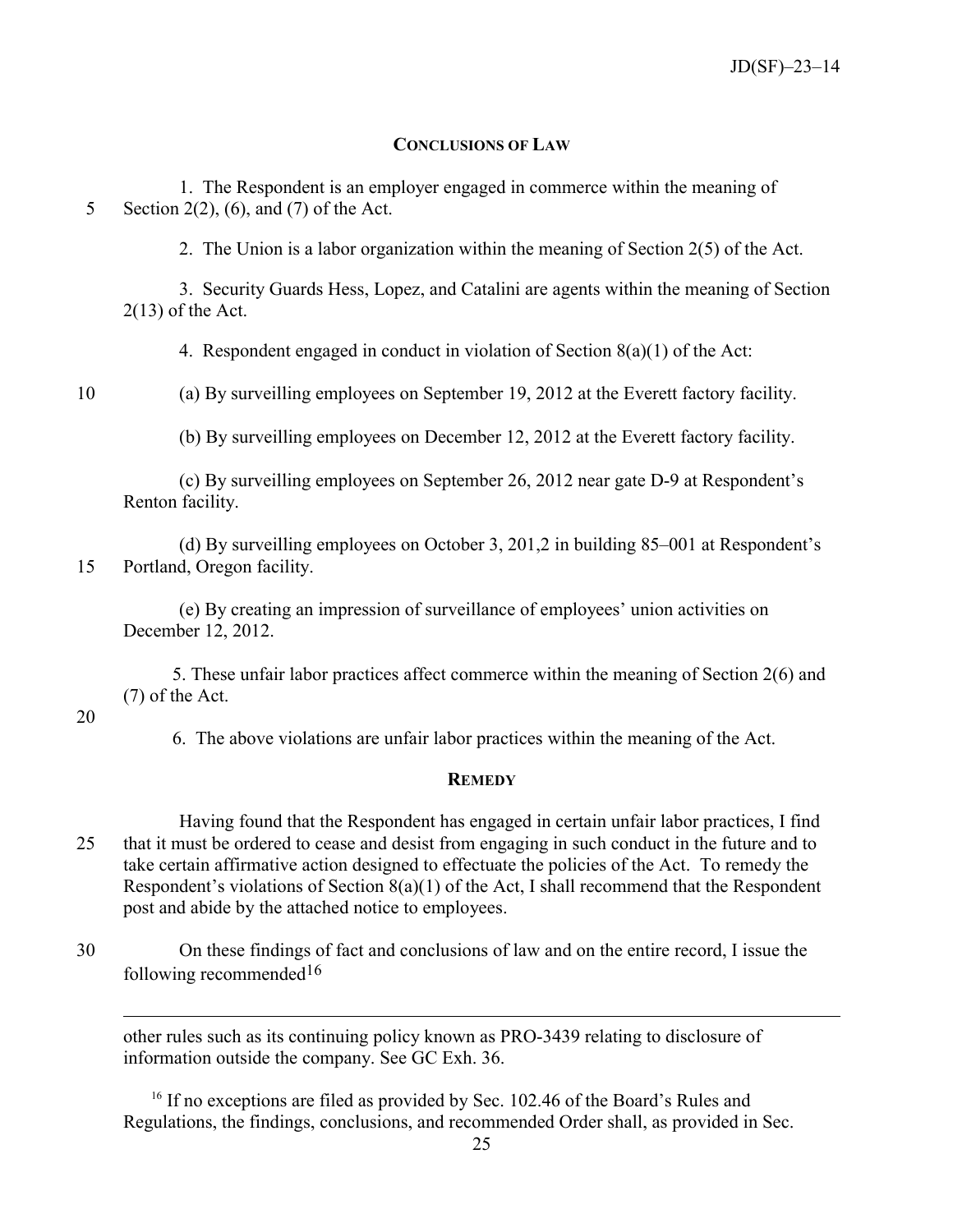### **ORDER**

The Respondent, The Boeing Company, Renton and Everett, Washington, Portland, 5 Oregon, its officers, agents, successors, and assigns, shall

1. Cease and desist from

 $\overline{a}$ 

(a)Photographing and videotaping employees engaged in workplace marches and 10 rallies and/or near its property.

(b) Creating the impression that its employees' union and/or protected concerted activities are under surveillance.

- 15 (c) In any like or related manner interfering with, restraining, or coercing employees in the exercise of the rights guaranteed them by Section 7 of the Act.
	- 2. Take the following affirmative action necessary to effectuate the policies of the Act.
- 20 (a) Within 14 days of the Board's Order, to the extent it has not already done so, revise or rescind rule PRO 2738 so that it does not restrict Section 7 rights and allows employees to use their personal camera enabled device in non-restricted areas.
- (b) Within 14 days of the Board's Order, to the extent it has not already done so, 25 rescind all policies and procedures requiring security and/or management personnel to photograph or videotape employees engaged in workplace marches and rallies and/or near its property.

<sup>102.48</sup> of the Rules, be adopted by the Board and all objections to them shall be deemed waived for all purposes.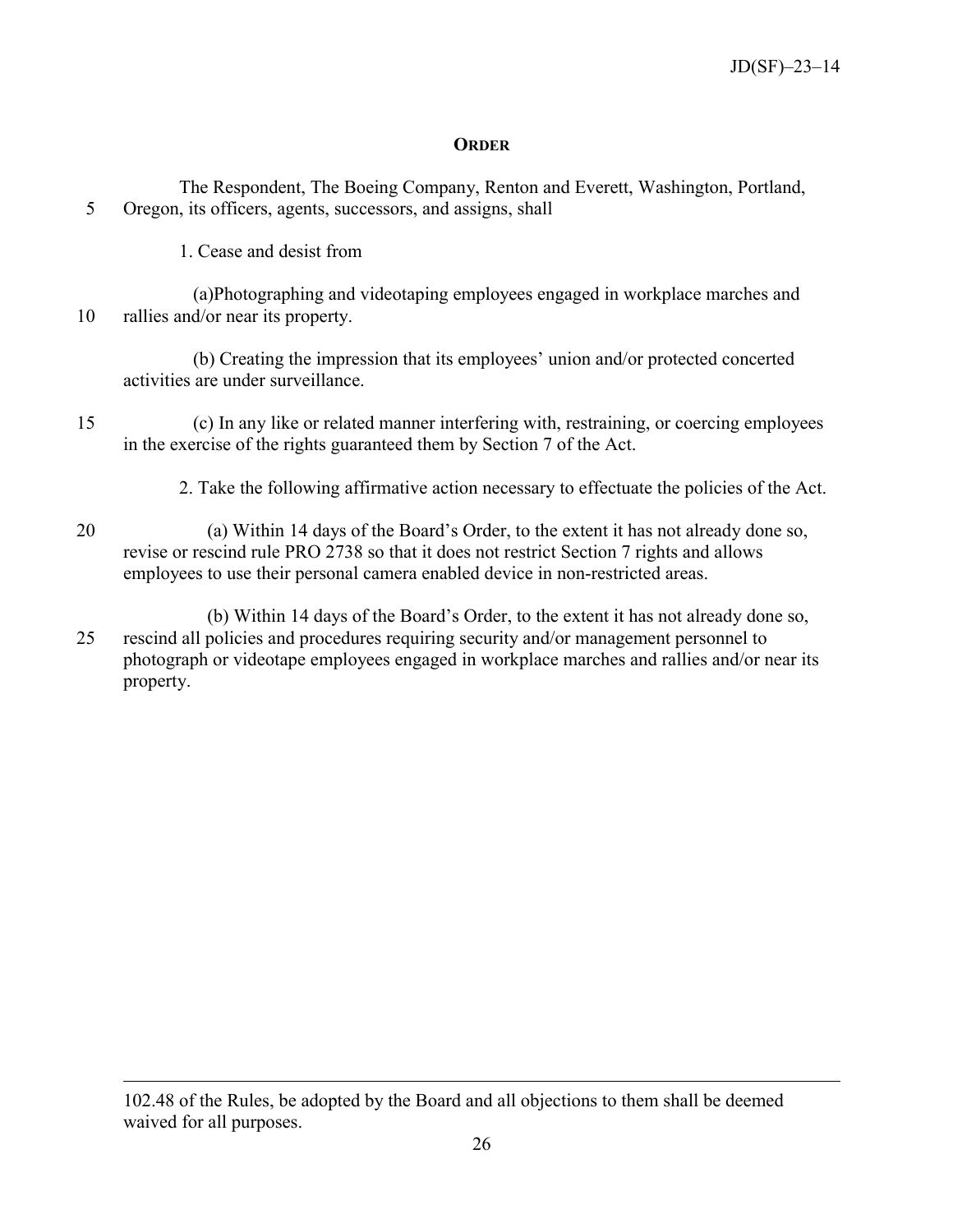(c) Within 14 days after service by the Region, post copies of the attached notice marked "Appendix A at its Everett and Renton, Washington facilities and its Portland, Oregon facility.<sup>[17](#page-26-0)</sup> Copies of the notices, on forms provided by the Regional Director for Region 19, after being signed by the Respondent's authorized representative, shall be posted by the

- 5 Respondent and maintained for 60 consecutive days in conspicuous places including all places where notices to employees are customarily posted. In addition to physical posting of paper notices, the notices shall be distributed electronically, such as by email, posting on an intranet or an internet site, and/or other electronic means, if the Respondent customarily communicates with its employees by such means. Reasonable steps shall be taken by the Respondent to
- 10 ensure that the notices are not altered, defaced, or covered by any other material. In the event that, during the pendency of these proceedings, the Respondent has gone out of business or closed the facilities where posting is required, the Respondent shall duplicate and mail, at its own expense, a copy of the notices to all current employees and former employees employed at those facilities at any time since September 19, 2012.

15

 $\overline{a}$ 

(d) Within 21 days after service by the Region, file with the Regional Director a sworn certification of a responsible official on a form provided by the Region attesting to the steps that the Respondent has taken to comply.

 $\mathcal{L}_\text{max}$  and  $\mathcal{L}_\text{max}$  and  $\mathcal{L}_\text{max}$  and  $\mathcal{L}_\text{max}$  and  $\mathcal{L}_\text{max}$ 

20 Dated, Washington, D.C., May 15, 2014

25 Gerald M. Etchingham Administrative Law Judge

<span id="page-26-0"></span><sup>&</sup>lt;sup>17</sup> If this Order is enforced by a judgment of a United States court of appeals, the words in the notice reading "Posted by Order of the National Labor Relations Board" shall read "Posted Pursuant to a Judgment of the United States Court of Appeals Enforcing an Order of the National Labor Relations Board."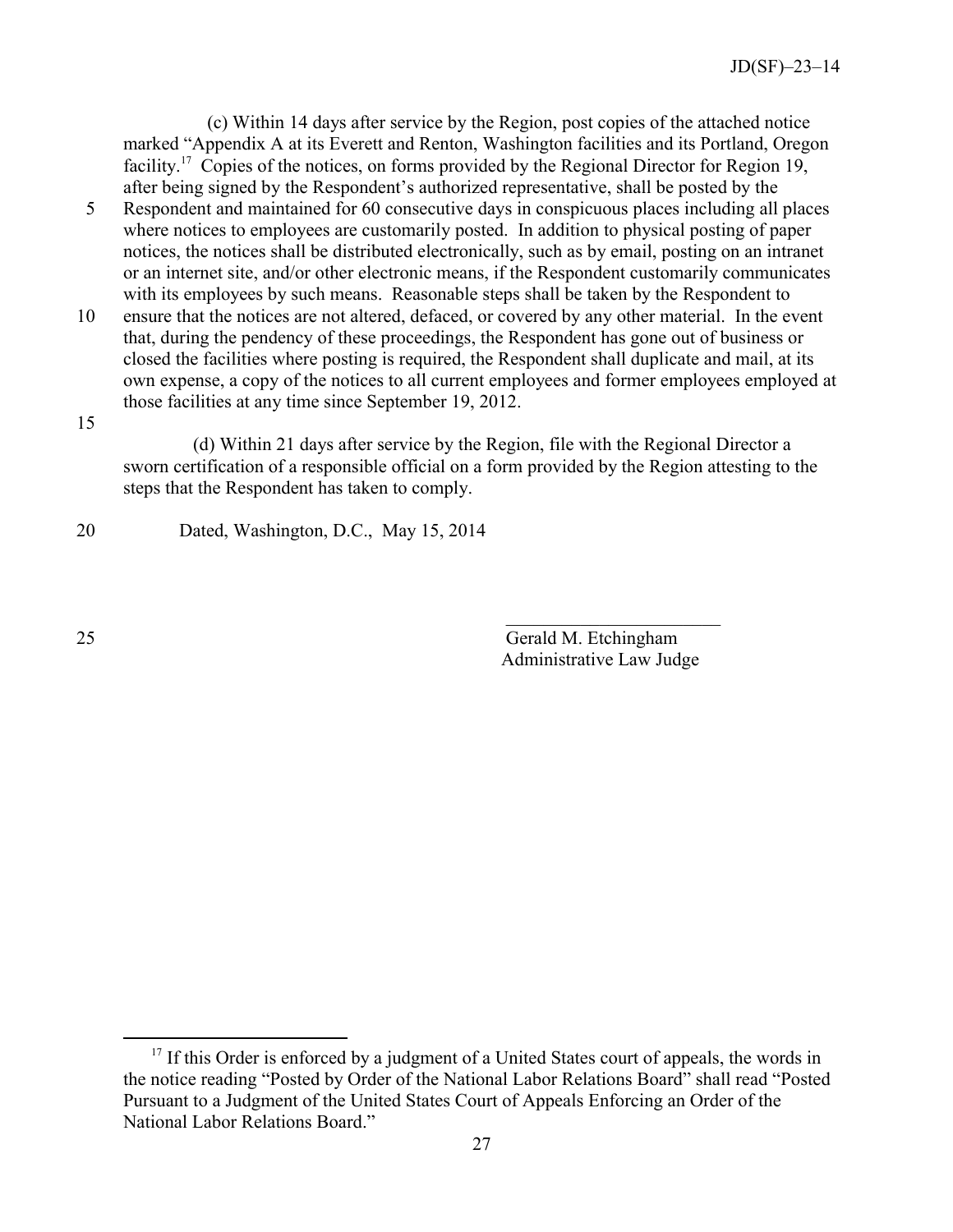# **APPENDIX A**

# NOTICE TO EMPLOYEES

## Posted by Order of the National Labor Relations Board An Agency of the United States Government

The National Labor Relations Board has found that we violated Federal labor law and has ordered us to post and obey this notice.

## FEDERAL LAW GIVES YOU THE RIGHT TO

Form, join, or assist a union Choose representatives to bargain with us on your behalf Act together with other employees for your benefit and protection Choose not to engage in any of these protected activities.

WE WILL NOT photograph or videotape employees engaged in workplace marches and rallies and/or near its property.

WE WILL NOT watch, photograph or videotape you in order to find out about your union activities.

WE WILL NOT create an impression that we are watching your union activities.

WE WILL NOT in any like or related manner interfere with, restrain, or coerce you in the exercise of the rights guaranteed you by Section 7 of the Act.

WE WILL, within 14 days of the Board's Order, to the extent we have not already done so, revise or rescind PRO 2738 so that it does not restrict Section 7 rights and allows employees to use their personal camera enabled device in non-restricted areas.

WE WILL, within 14 days of the Board's Order, to the extent we have not already done so, rescind all policies and procedures requiring security and/or management personnel to photograph or videotape employees engaged in workplace marches and rallies and/or near its property.

# THE BOEING COMPANY

| Dated | Bv |
|-------|----|
|       |    |

(Representative) (Title)